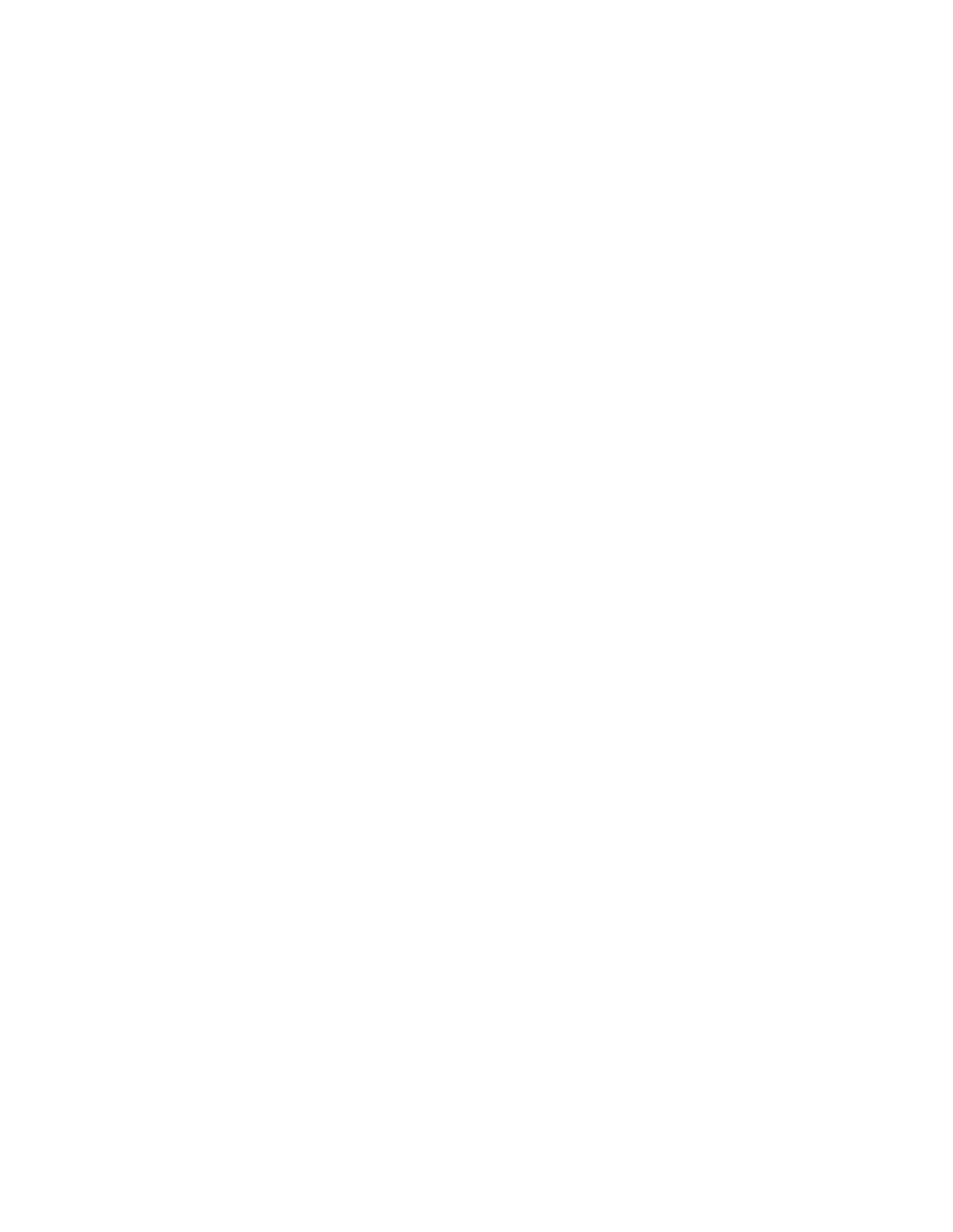## **IMF Working Paper**

## Fiscal Affairs Department

## **One-Size-Fits-One: Tailor-Made Fiscal Responses to Capital Flows**

## **Prepared by Daria Zakharova[1](#page-2-0)**

Authorized for distribution by Mark Horton

December 2008

## **Abstract**

**This Working Paper should not be reported as representing the views of the IMF.** The views expressed in this Working Paper are those of the author(s) and do not necessarily represent those of the IMF or IMF policy. Working Papers describe research in progress by the author(s) and are published to elicit comments and to further debate.

This paper surveys policy responses in recent years to capital inflows in a diverse group of countries that are represented by the Netherlands at the IMF Executive Board. Based on the findings from cross-country empirical literature, the paper distills some guiding principles for policy responses to excessive capital inflows, depending on country-specific circumstances and with a particular focus on fiscal policy. In addition to considering the conventional macroeconomic and structural policy tools, the paper also discusses the role of microfiscal policies in affecting the size and the composition of capital inflows. While conditions in these countries have changed very recently, the policy principles remain salient.

JEL Classification Numbers: F21, H30, H87.

<u>.</u>

Keywords: Capital Inflows, Fiscal Policy, Micro-Fiscal Measures.

Author's E-Mail Address: [dzakharova@imf.org](mailto:dzakharova@imf.org)

<span id="page-2-0"></span><sup>&</sup>lt;sup>1</sup> The author would like to thank Carlo Cottarelli, Mark Horton, and Mauricio Villafuerte for helpful comments and suggestions. Sukhmani Bedi, Elsa Sze, and Juan Yepez provided excellent research assistance.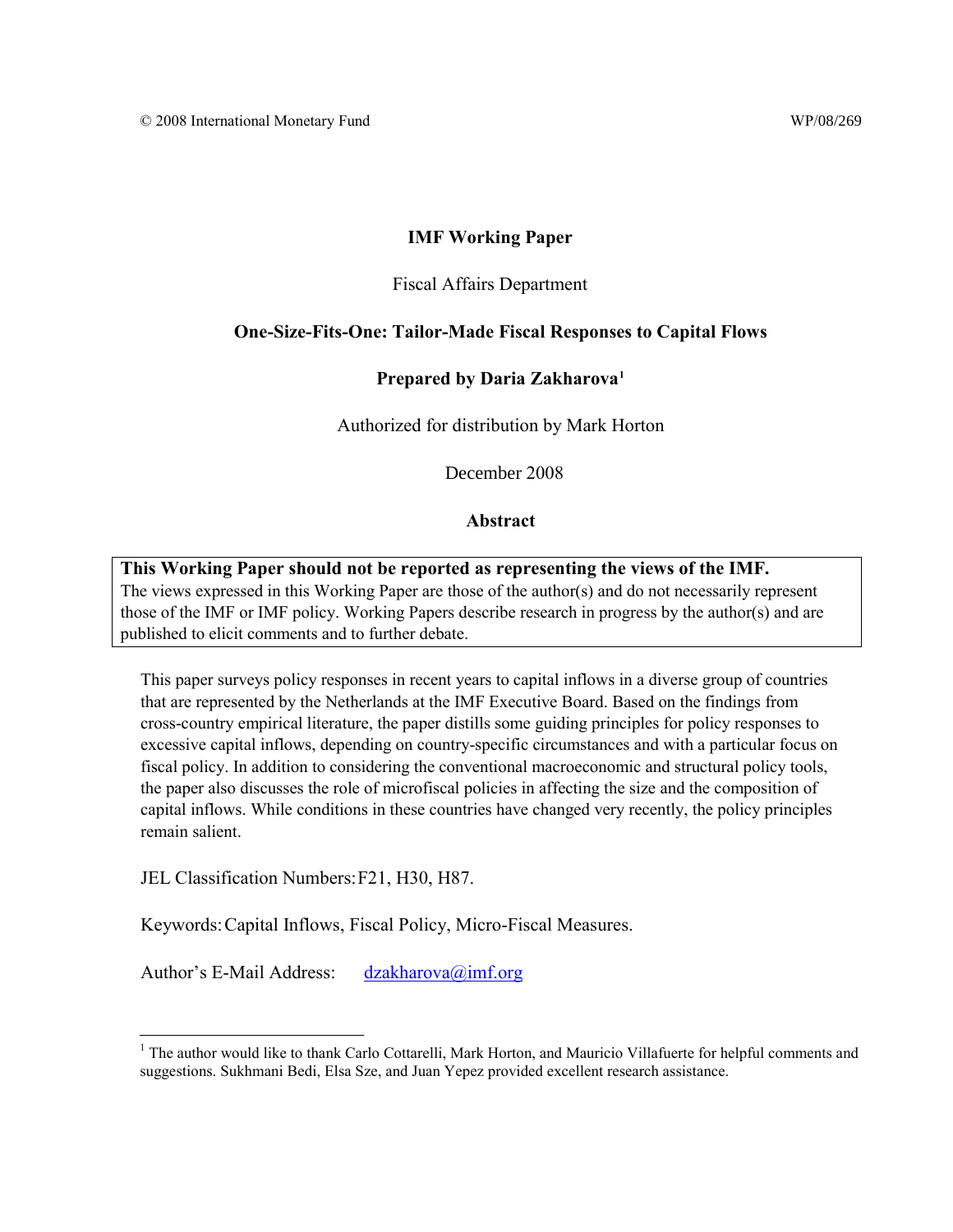| Tables                                                                                |  |
|---------------------------------------------------------------------------------------|--|
|                                                                                       |  |
| Figures                                                                               |  |
|                                                                                       |  |
|                                                                                       |  |
| 3. Estimates of the Equilibrium Bank Credit to the Private Sector for G-11 Countries7 |  |
|                                                                                       |  |
| 5. Estimates of the Equilibrium Current Account Balance for G-11 Countries            |  |
| 6. Composition of Financial Flows Around All Sudden Stops, 1980–200410                |  |
|                                                                                       |  |
|                                                                                       |  |
|                                                                                       |  |
|                                                                                       |  |

Contents Page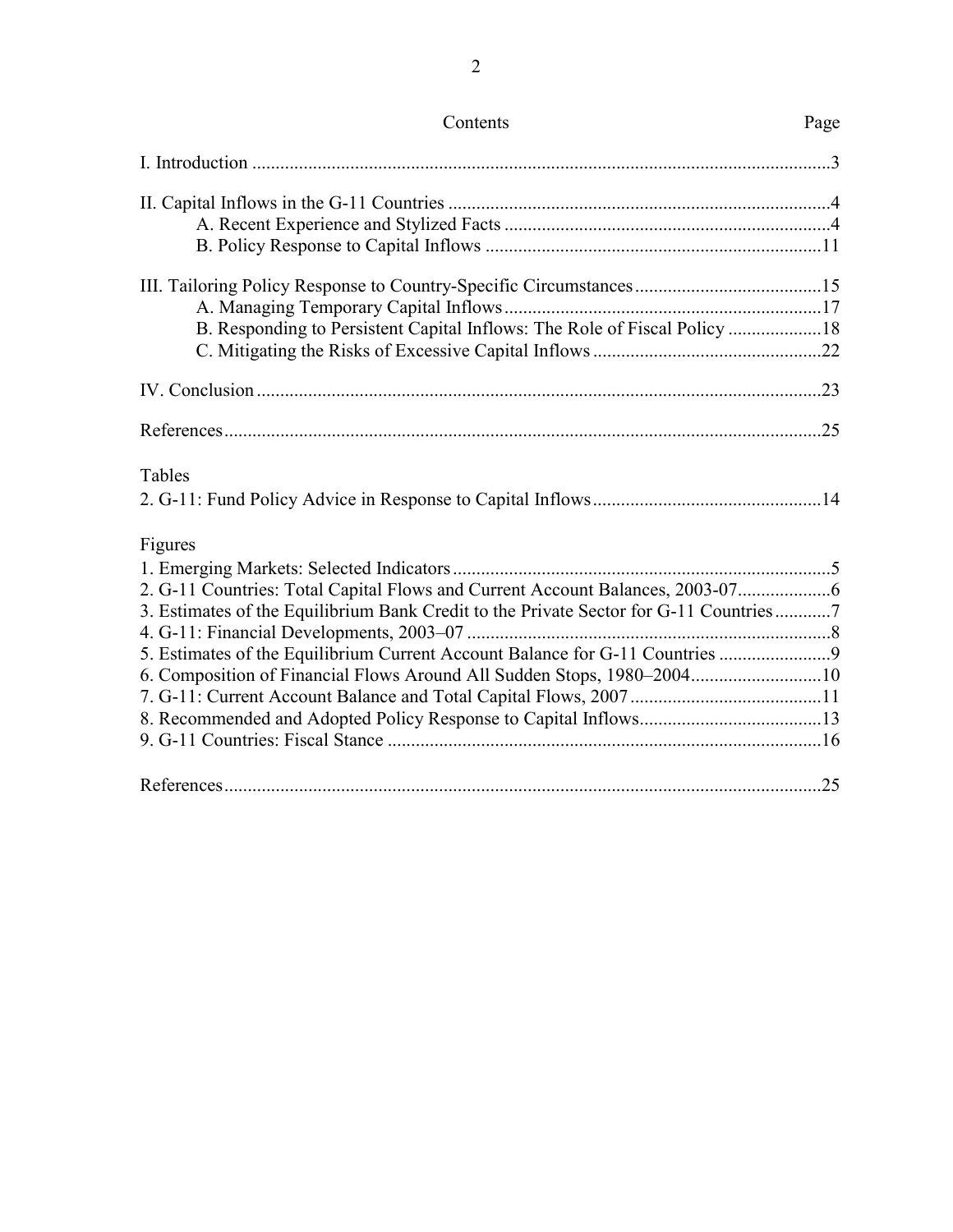## **I. INTRODUCTION**

<span id="page-4-0"></span>This paper surveys policy responses to capital inflows in a diverse group of countries that are represented by the Netherlands at the IMF and the World Bank Executive Board (the "G-11" countries).<sup>[2](#page-4-1) [3](#page-4-2)</sup> Over the past few years and up until the recent financial crisis events, these countries experienced large capital account surpluses. These surpluses were accompanied by sizable current account deficits that exceeded equilibrium levels implied by economic fundamentals in some countries. These imbalances increased over time, with larger current account deficits financed by even larger capital inflows in some countries. At the same time, a number of the economies began to show signs of overheating. While high capital inflows were not initially inconsistent with these countries' low initial levels of capital stock and high returns on investment, in retrospect they came to pose risks to reversal, and hence, macroeconomic stability.

This paper considers whether the rapid increase in capital inflows was consistent with macroeconomic fundamentals in these countries and describes policy measures that were undertaken to manage the inflows. Most countries used available short-term policy tools to address the inflows. In particular, sterilized intervention and capital control measures were among the most common policy responses. Fiscal tightening was undertaken in less than half of the countries, while in some cases fiscal policy was procyclical. The least common response was exchange rate appreciation, reflecting the pegged exchange rate regime in some countries and already large current account deficits in others.

Based on the findings from cross-country empirical literature, the paper proposes some guiding principles for policy responses to excessive capital inflows, depending on countryspecific circumstances and with a particular focus on fiscal policy. These recommendations may appear to be less pressing against the backdrop of potential capital flight from emerging markets in the context of the financial crisis. However, imprudent management of capital inflows likely exacerbated the macroeconomic fallout from the financial crisis in some countries. This latest episode of excessive capital inflows resulting in a sudden stop offers a number of important lessons going forward for managing capital flows in ways that would promote economic development, while containing macroeconomic risks.

 $\overline{a}$ 

<span id="page-4-1"></span> $2$  This paper was first presented at a meeting of the Netherlands-led IMF and World Bank constituency in Amsterdam, the Netherlands, on June 7, 2008.

<span id="page-4-2"></span><sup>&</sup>lt;sup>3</sup> The IMF's Netherlands' constituency consists of Armenia (ARM), Bosnia and Herzegovina (BIH), Bulgaria (BGR), Croatia (HRV), Cyprus (CYP), Georgia (GEO), Israel (ISR), Macedonia (MKD), Moldova (MDA), Montenegro (MNE), the Netherlands (NDL), Romania (ROM), and Ukraine (UKR). This paper focuses on the 11 countries (excluding Israel and the Netherlands) that have experienced large capital inflows. In the interest of brevity these countries are labeled G-11 in the text.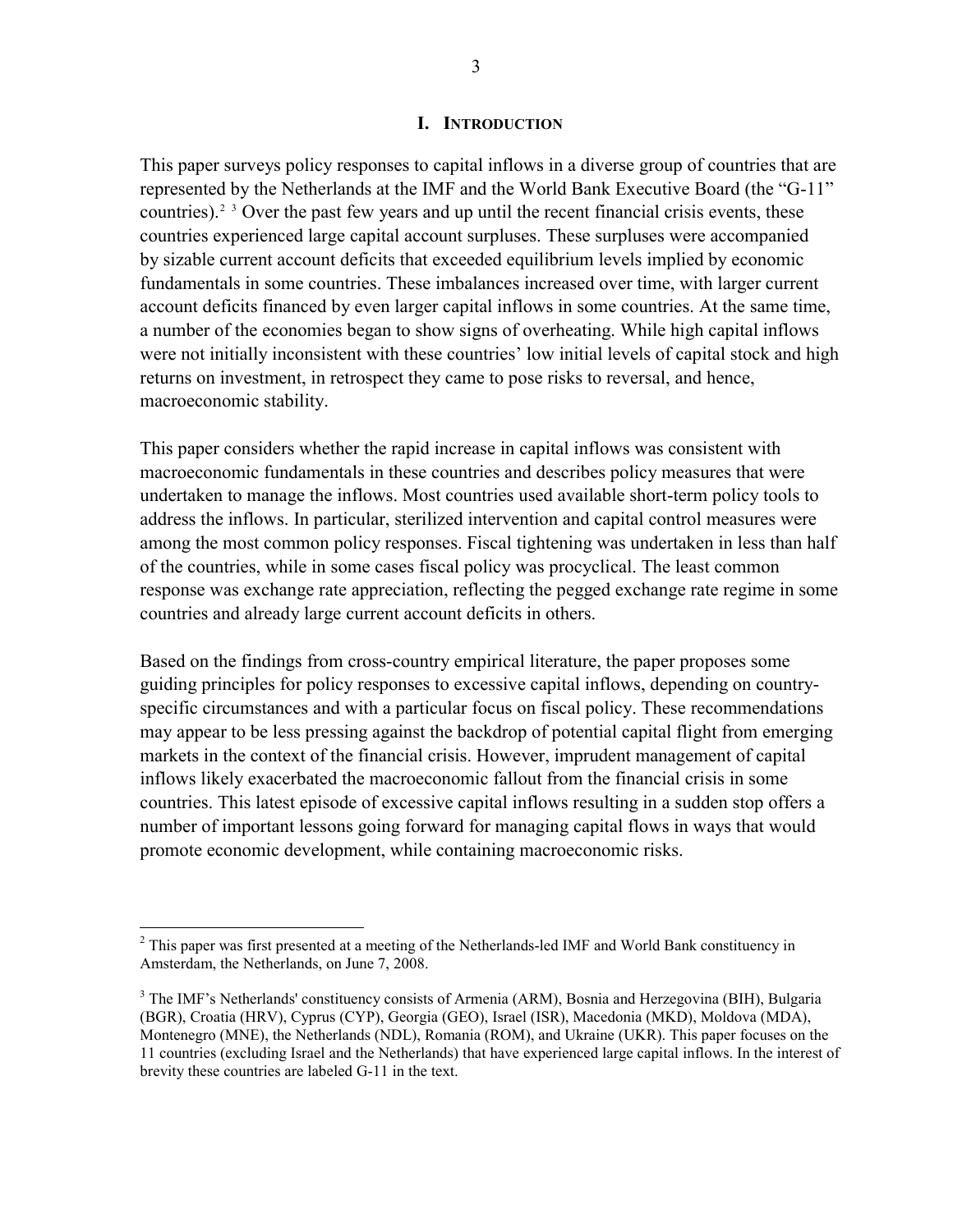<span id="page-5-0"></span>In addition to considering the conventional macroeconomic and structural policy tools, the paper also discusses the role of microfiscal policies in affecting the size and the composition of capital inflows. The rest of the paper is organized as follows. Section II reviews recent experience with capital inflows in G-11 countries, including their policy responses. Section III proposes some guiding principles on managing capital inflows, depending on the country's initial conditions and the causes and the nature of the inflows. Section IV concludes.

# **II. CAPITAL INFLOWS IN THE G-11 COUNTRIES**

# **A. Recent Experience and Stylized Facts**

In the past few years and up until the recent financial crisis, emerging markets as a group experienced large current account surpluses accompanied by strong capital inflows, allowing them to build up sizable reserves (Figure 1, top chart). While this picture is dominated by a few large players, such as China, many other emerging markets experienced a combination of current account and capital account surpluses during 2003–07 (Figure 1, bottom chart).

The picture is somewhat different for the G-11 countries. In recent years, most of these countries saw sizable current account *deficits* accompanied by equal or larger capital account surpluses (Figure 2, top chart). These imbalances have increased over the past few years with larger current account deficits financed by even larger capital inflows in some countries (Figure 2, bottom chart). While many countries took measures to respond to the rapid increase in capital inflows, these inflows were not always seen as a cause for concern, because of low initial capital stocks.

Indeed, large capital inflows, even when accompanied by current account deficits, need not always give rise to concern. Such inflows could be a rational market response to high returns on investment, reflecting the scarcity of capital in the recipient country. Capital inflows can be quite beneficial in this situation by making foreign savings available to finance domestic investment, thereby enhancing economic development and growth.

This phenomenon was particularly true for former transition economies—where the initial capital stock prior to market liberalization was low or obsolete. These economies account for a sizable share of the G-11 countries. Indeed, a few years ago, empirical studies estimated that the potential future equilibrium capital inflows for Central and Eastern European countries could exceed their GDP by several times (Lipschitz et al., 2002), while bank credit would rise rapidly relative to GDP from a low base (Cottarelli et al., 2003). Updated estimates of the equilibrium bank credit to the private sector suggested that most G-11 countries still had considerable room to expand, provided that global liquidity conditions remained favorable (Figure 3). Countries in this situation would run equilibrium current account deficits, often accompanied by relatively fast bank credit growth and an equilibrium appreciation of the real exchange rate.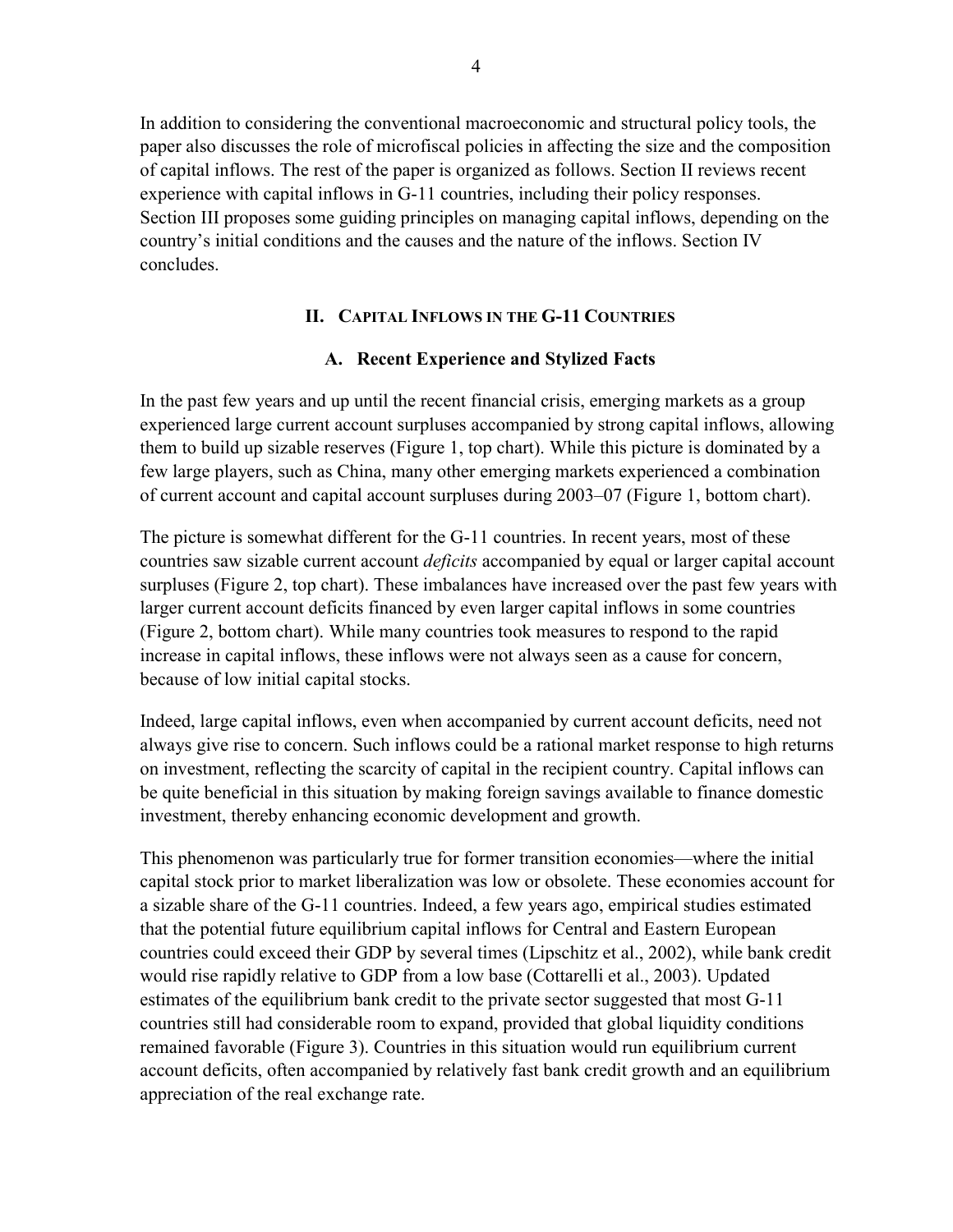<span id="page-6-0"></span>

 $-40$ 

# **Figure 1. Emerging Markets: Selected Indicators**

**Current account balance, net private capital inflows, and reserves (in percent of total emerging market GDP)**

Source: IMF, World Economic Outlook.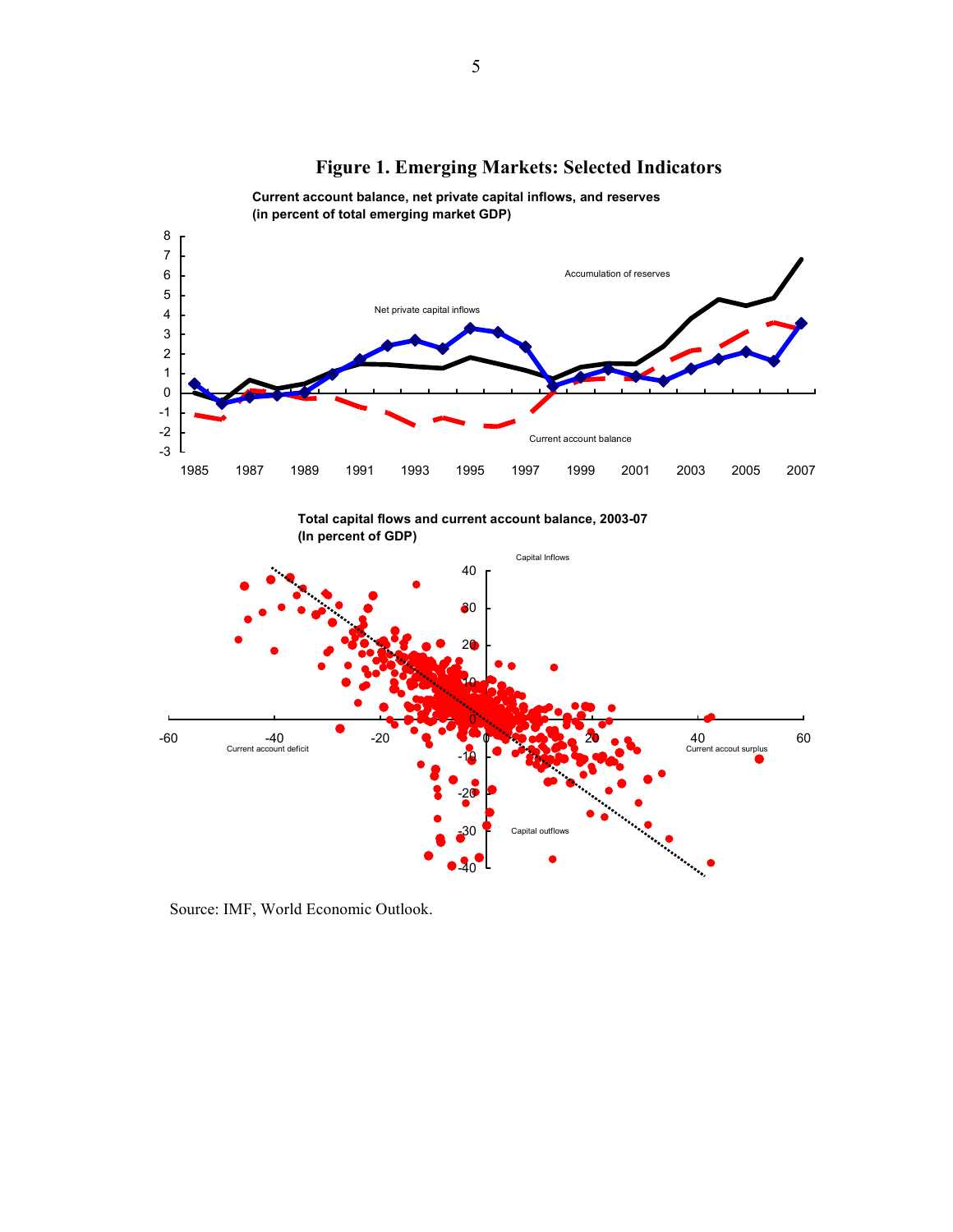<span id="page-7-0"></span>

**Figure 2. G-11 countries: Total Capital Flows and Current Account Balances, 2003-07 (In percent of GDP)**

Source: IMF, World Economic Outlook. 1/ Triangles represent 2003 value, circles represent 2007 value.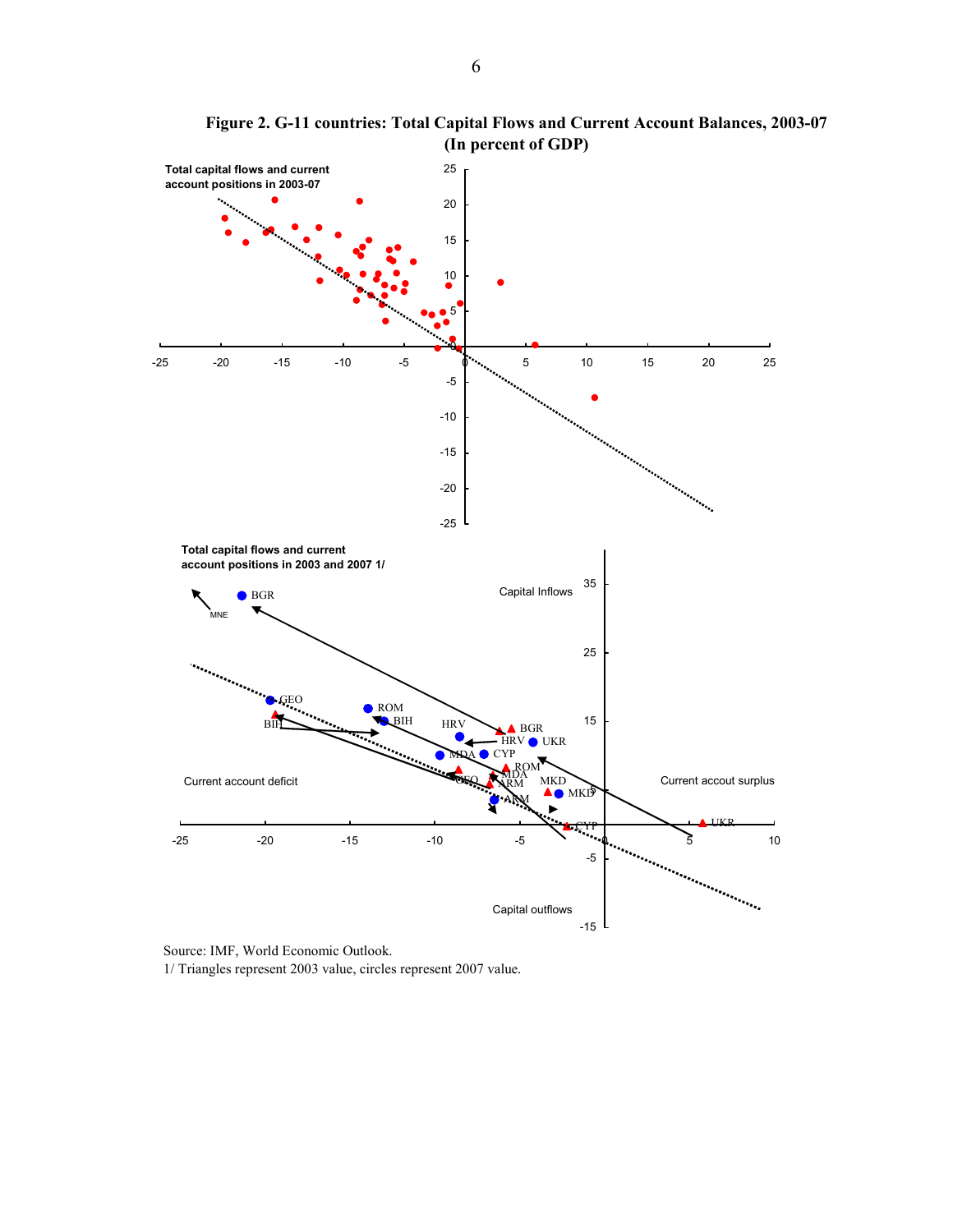<span id="page-8-0"></span>Nevertheless as recent financial events have confirmed, capital inflows are not without risks:

**Overheating.** Large capital inflows taking place over short time spans can finance rapid credit expansion, fueling domestic demand and inflation, and bringing about economic overheating. High and rising inflation combined with upward pressures on the nominal exchange rate could result in the real exchange rate overshooting its equilibrium level, giving rise to an unsustainable current account deficit. Moreover, empirical evidence suggests that capital inflows can be procyclical, thus contributing to any existing overheating pressures (Murthy and Phillips, 1996; Kaminsky et al. 2004).



Indeed, signs of overheating emerged in some G-11 countries in the period leading to the financial crisis. Large capital inflows in these countries as a group were accompanied by fast credit growth—often linked to foreign borrowing or borrowing from foreign-owned local banks—strong domestic demand, and booming stock markets (Figure 4). And while inflation remained subdued in some countries, it picked up to double digits in others (Bulgaria, Georgia, Moldova, and Ukraine).

Estimates of equilibrium current account balances for G-11 countries (excluding Montenegro) show current account deficits exceeding their equilibrium levels implied by economic fundamentals in a number of countries (Figure 5). For example, current account deficits in Cyprus, Romania, Bulgaria, Georgia, and Bosnia and Herzegovina exceeded their equilibrium estimates by 4–8 percentage points of GDP. This may have been an indication of an overvalued exchange rate, undermining competitiveness and heightening external vulnerabilities. Current account balances appear to have been broadly in line with fundamentals in Armenia, Croatia, Macedonia, and Moldova. Although in Ukraine, judging by this measure, there was room for exchange rate appreciation at end-2007, this assessment has been overtaken by the recent shocks to Ukraine's current account, including a significant decline in steel prices—Ukraine's main export—and an increase in imported gas prices paid to Russia.

**Financial instability.** Capital inflows can fuel credit booms and asset price bubbles and trigger related financial sector vulnerabilities. Rapid expansion of credit can be associated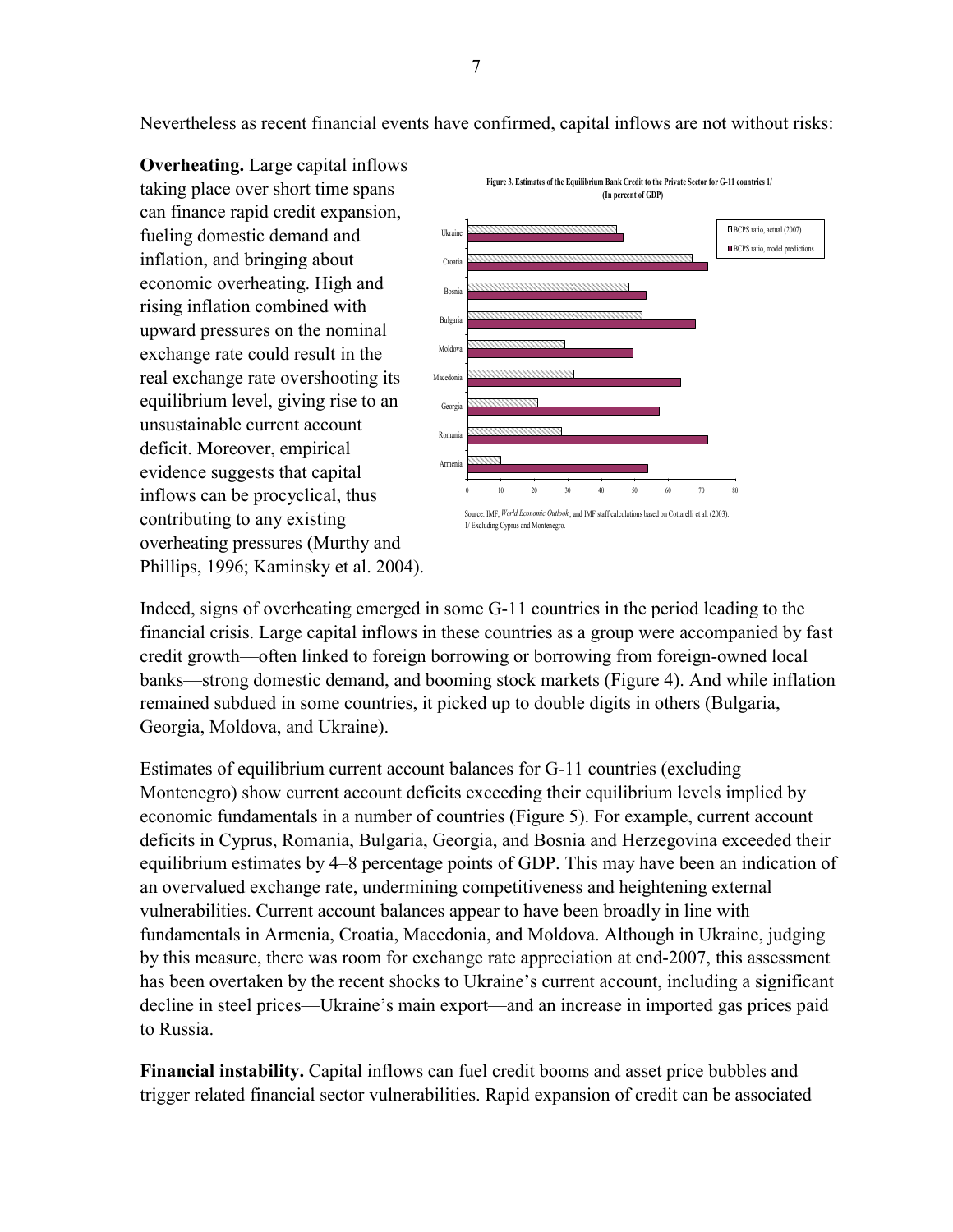<span id="page-9-0"></span>with credit quality weakening, which can be further exacerbated by currency and maturity mismatches on banks' and corporate balance sheets. A sudden correction of asset prices could bring about demand contraction through negative wealth effects and a credit crunch as



**Figure 4. G-11: Financial Developments, 2003-07**

Sources: IMF, World Economic Outlook; IMF, International Financial Statistics; Thomson Datastream; and IMF staff estimates. 1/ Excludes Georgia and Montenegro.

2/ Excludes Armenia, Bosnia and Herzegovina, Georgia, Macedonia, Moldova, and Montenegro.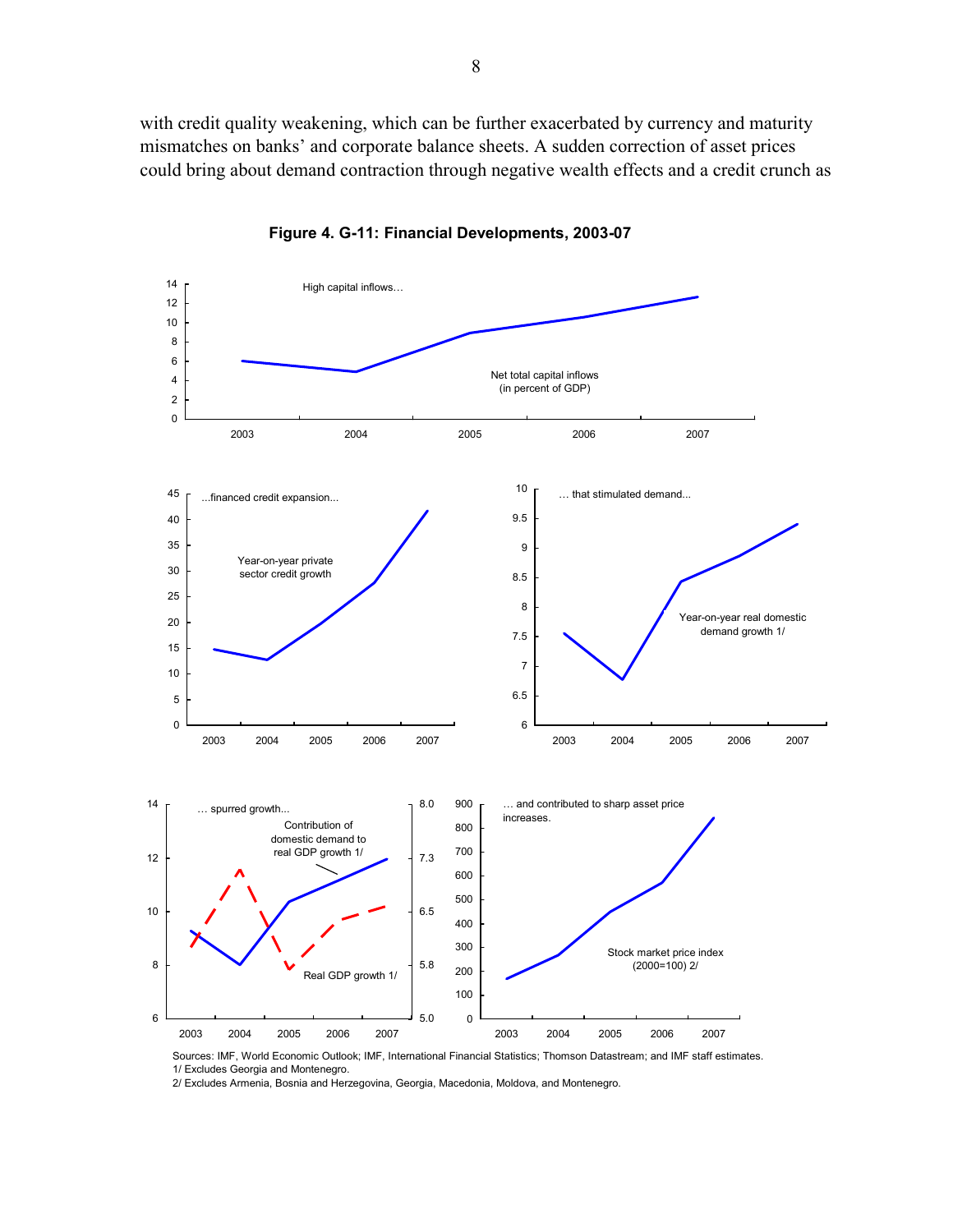<span id="page-10-0"></span>credit institutions adjust their balance sheets. Declining asset prices could cause banks to cut back on lending as they absorb losses and try to reduce their leverage. The resulting higher interest rates and lower domestic demand could trigger economic downturn. Indeed, many of these risks have materialized quite rapidly in emerging market economies as the global financial crisis has continued to unfold.



**Figure 5. Estimates of the Equilibrium Current Account Balance for G-11 Countries 1/ (In percent of GDP)**

1/ Calculation of equilibrium current account balances is based on the pooled regression results in Rahman (2008).

**Sudden stops.** Capital inflows can also pose the risk of an abrupt reversal, possibly resulting in severe recession. A sudden stop may be met by reserve losses, exacerbating the country's financial vulnerability, and/or by a contraction in the current account deficit brought about by the decline in aggregate demand, resulting in a loss of output and employment (Calvo and Reinhart, 2000). The external shocks associated with the financial crisis make sudden stops a clear and present risk in many emerging markets.

The last two risks underscore the importance of the composition of gross capital inflows. In particular, the prevailing view in the literature is that a high share of FDI in total inflows is a comfort factor primarily because FDI is less likely than other inflows to be unwound quickly in response to changes in market sentiment. Indeed, a recent empirical study that looked at the composition of all financial flows around sudden stops in crises during 1980–2004 found that FDI flows have been remarkably stable (Figure 6 from Becker et al., 2007). In addition,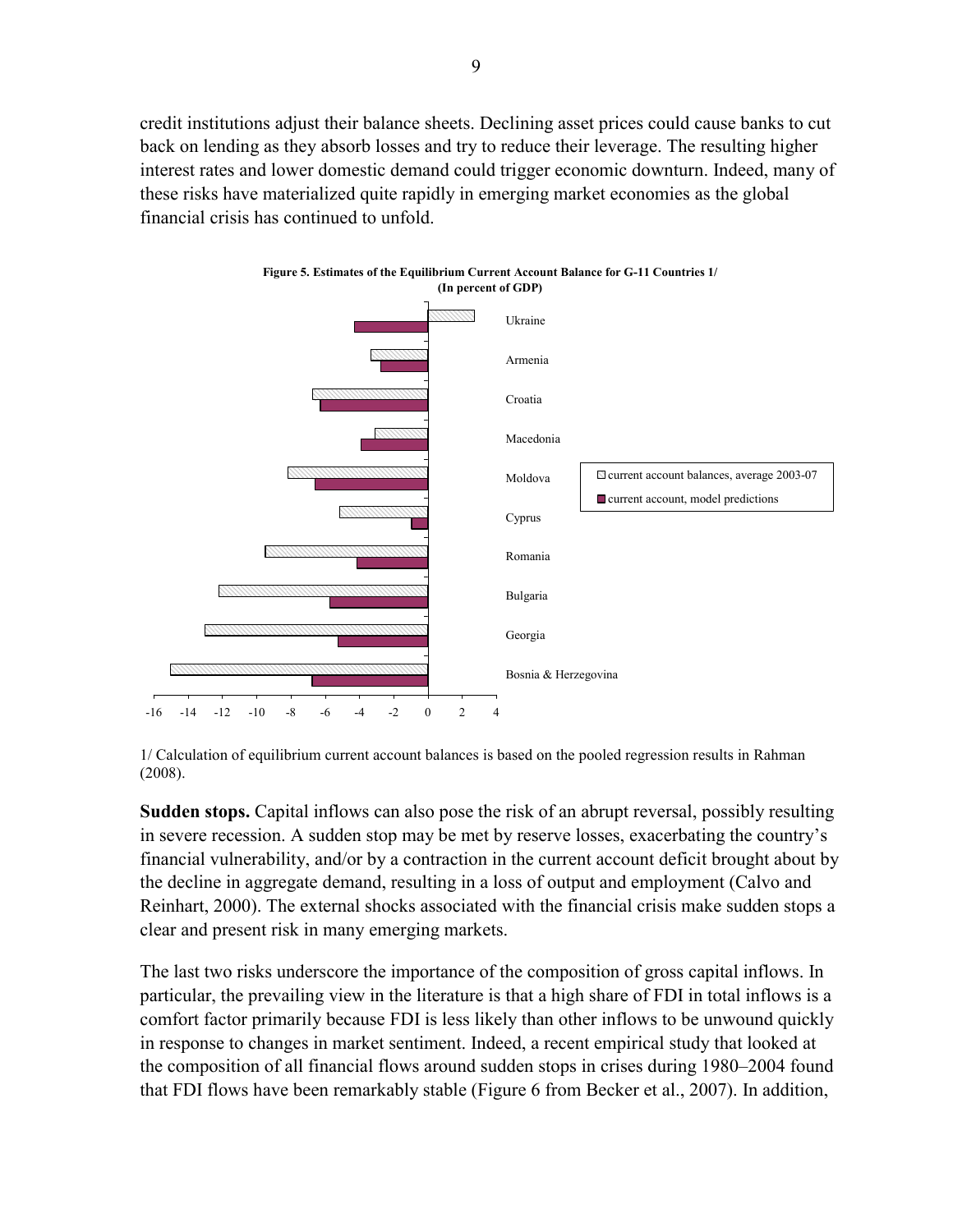<span id="page-11-0"></span>when world interest rates increase, there is no immediate and direct impact associated with FDI on the payments to be made abroad. Finally, FDI helps boost domestic production, often in the tradable goods sector, and facilitates knowledge and technology transfer that can improve a country's competitiveness.

From this perspective, the countries in the G-11 fared relatively well. Figure 7 shows current and capital account balances of these countries in 2007 including and excluding FDI. Current account deficits are much smaller excluding FDI and are still covered by other types of capital inflows in most countries, although in some cases this favorable position reflects oneoff privatization receipts. Nevertheless, it has to be noted that FDI is not without risks and has shown significant volatility in a few isolated, but important, cases (e.g., Russia in the aftermath of the 1998 crisis). Even if not reversed, a slowdown or a stop in FDI flows can further undermine domestic confidence and asset prices with negative repercussions for economic growth and employment.



Source: *Balance of Payments Statistics*, International Monetary Fund.

Note: The behavior of different types of flows is illustrated in "sudden stop" time, with t=1 being the year the sudden stop occurred. The solid line represents the average across episodes for each type of financial flow. The dotted lines are one standard error bands. Sudden stops are reversals in the financial account by more than 5 percentage points of GDP. The sample is restricted to instances in which all six subcomponents of the financial account are available for at least a 5-year period around the sudden stop year. The sample consists of 33 episodes: Argentina (2001); Barbados (1992, 2002); Brazil (1983); Chile (1991); Cote d'Ivoire (1983, 1996), Croatia (1998); Czech Republic (1996); Estonia (1998); Korea, Rep. (1997); Latvia (2000); Lithuania (1999); Mauritius (2001); Mexico (1995); Namibia (1991, 1999); Panama (2000); Peru (1998); Philippines (1997); Russian Federation (1998); Senegal (1982); Slovenia (1998); Swaziland (1993); Thailand (1982, 1997); Togo (1992); Turkey (1994, 2001); Ukraine (1998); and Venezuela (1980, 1989, 2002). For each type of financial flow, the entire available sample of countries and years is first regressed on a full set of country and year fixed effects to remove country-specific means and global trends from the data.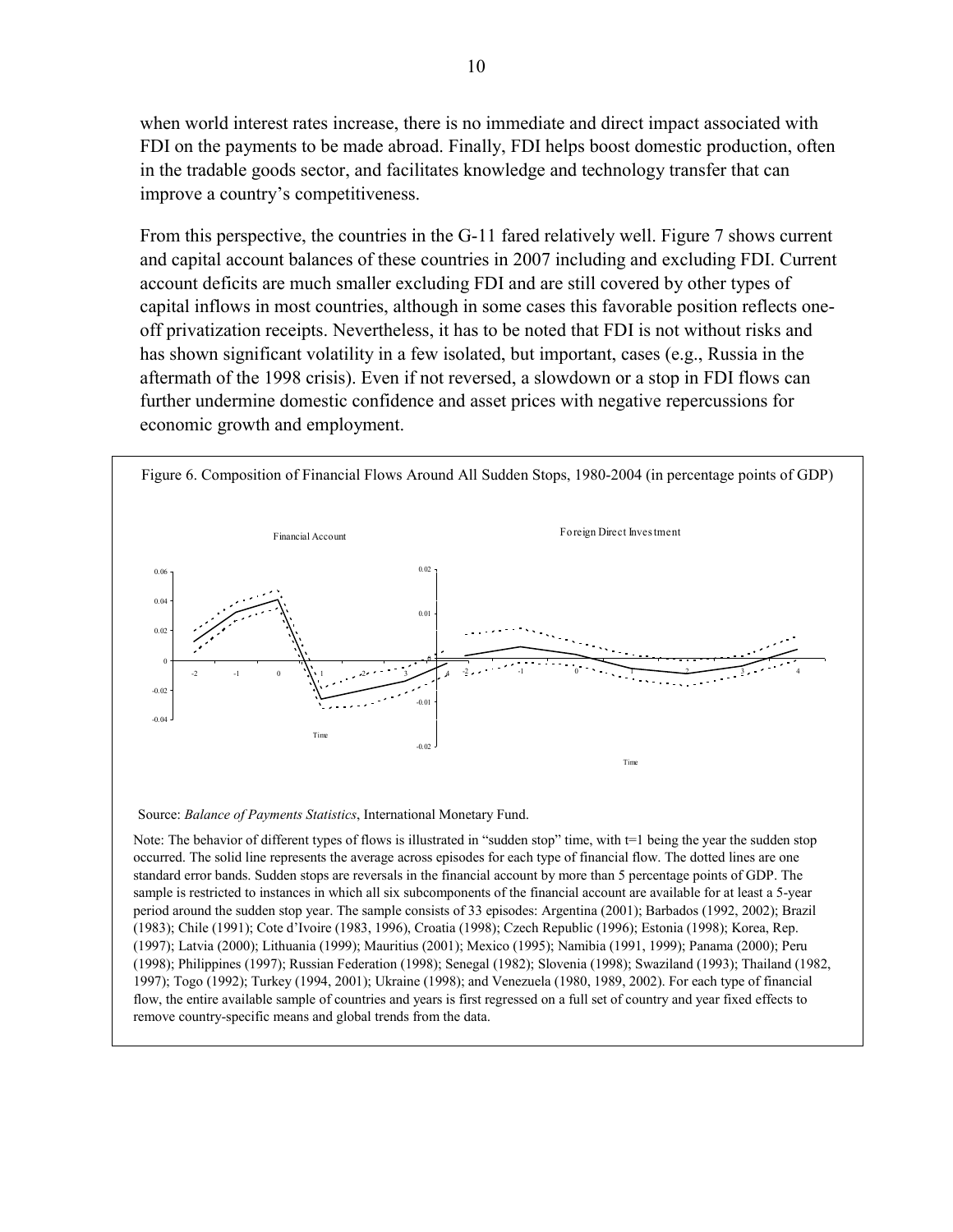<span id="page-12-0"></span>As noted above, the sectoral destination of FDI inflows also matters for boosting economic productivity. Table 1 shows the composition of the stock of FDI in selected G-11 countries. These countries have benefited from FDI inflows into manufacturing and services, including financial intermediation, transport and communication, and utilities, which are likely to enhance the future productivity of these economies. However, a sizable portion of the inflows has also gone into nontradable sectors, such as the real estate, construction, and trade, and may have contributed to unsustainable asset price increases in some of these countries.



```
1/ Excluding Republic of Montenegro.
```
 $\overline{a}$ 

## **B. Policy Response to Capital Inflows**

How did the G-11 countries respond to high capital inflows? Table 2 provides a detailed breakdown of macroeconomic, prudential, and supervisory measures that were recommended in these countries by the IMF and identifies the policy measures that were actually adopted. Figure 8 shows the relative frequency of recommended and adopted policy measures.<sup>[4](#page-12-1)</sup>

<span id="page-12-1"></span><sup>&</sup>lt;sup>4</sup> Note that while the frequencies of adopted and recommended policy responses could be the same for a given set of measures in Figure 8, the composition of countries could be different. For more detailed information, refer to Table 1.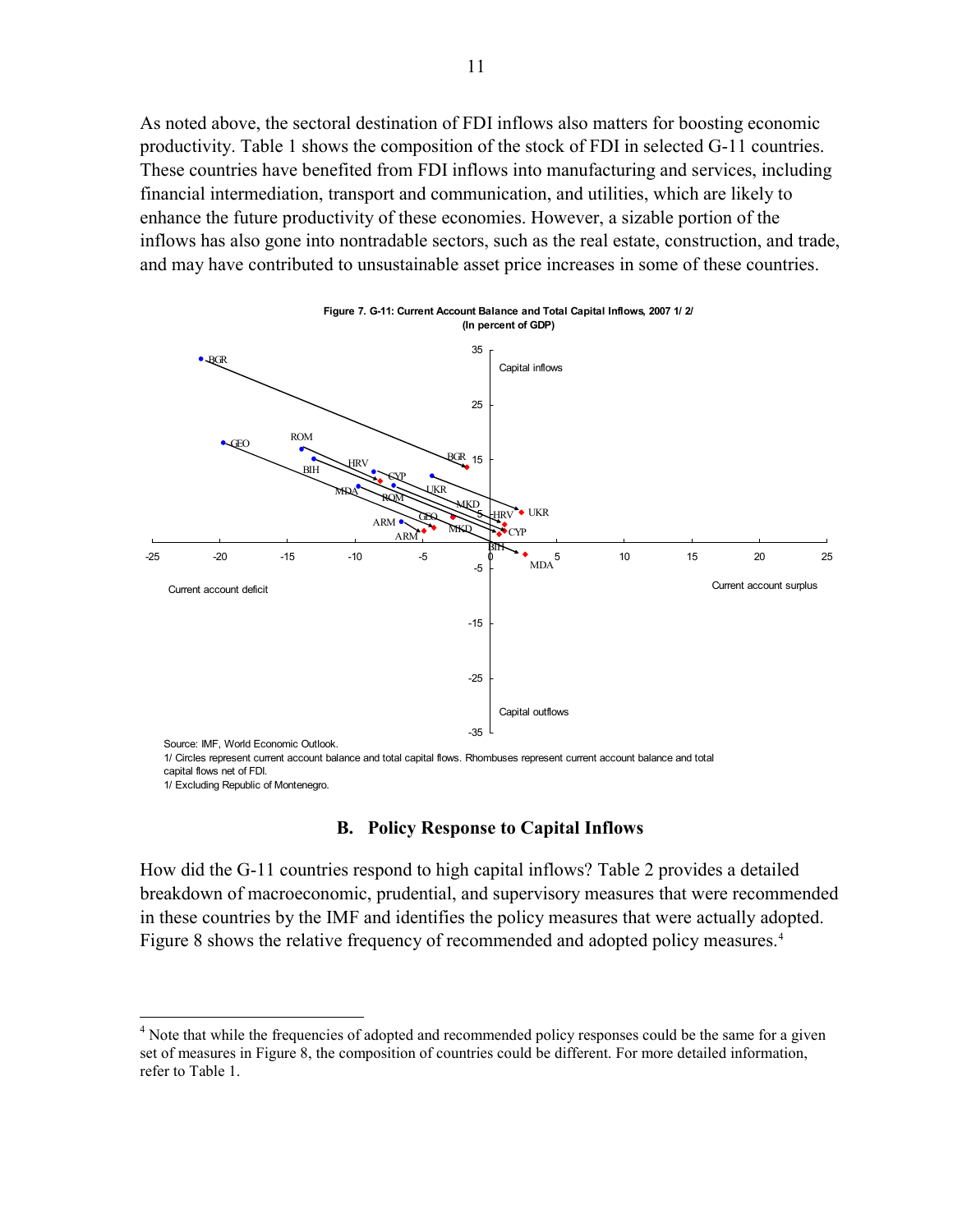The most common response was to carry out sterilized intervention and to strengthen financial supervision and prudential regulation. These measures were largely aimed at containing possible financial sector vulnerabilities arising from rapid foreign-financed credit expansion. While the IMF supported the introduction of marginal reserve requirements for excessive credit growth in some countries, a number of countries went beyond that advice by placing ceilings on credit growth and on lending to households.

The least common response was nominal exchange rate appreciation, reflecting the pegged exchange rate regime in some countries. The IMF recommended increased nominal appreciation in 3 out of 9 countries that have not adopted the Euro, but large current account deficits could have rendered exchange rate appreciation a less desirable policy tool in some countries. Correspondingly, sterilized intervention was frequently used to mop up excess liquidity and contain pressures for exchange rate appreciation.

|                              | Bulgaria                    | Croatia | Macedonia | Romania        |  |  |  |  |
|------------------------------|-----------------------------|---------|-----------|----------------|--|--|--|--|
|                              | (In percent of total stock) |         |           |                |  |  |  |  |
| Manufacturing FDI            | 18                          | 24      | 38        | 34             |  |  |  |  |
| Nonmanufacturing FDI         | 82                          | 76      | 62        | 66             |  |  |  |  |
| Basic services               | 40                          | 49      | 40        | 34             |  |  |  |  |
| Financial intermediation     | 18                          | 37      | 13        | 22             |  |  |  |  |
| Transport and communication  | 18                          | 12      | 20        | 8              |  |  |  |  |
| Utilities                    | $\overline{4}$              | 1       | 7         | $\overline{4}$ |  |  |  |  |
| Other                        | 42                          | 27      | 21        | 32             |  |  |  |  |
| Trade                        | 13                          | 10      | 8         | 12             |  |  |  |  |
| Hotels and restaurants       | 1                           | 2       | 2         |                |  |  |  |  |
| Real estate and construction | 26                          | 4       | 4         | 6              |  |  |  |  |
| Others                       | 2                           | 10      | 8         | 13             |  |  |  |  |

#### **Table 1. Composition of FDI Stock in Selected G-11 Countries** 1/

Source: National bank websites; and Fund staff calculations.

1/ Latest available year: Bulgaria (2007), Croatia (2008Q1), Macedonia (2006), Romania 2006).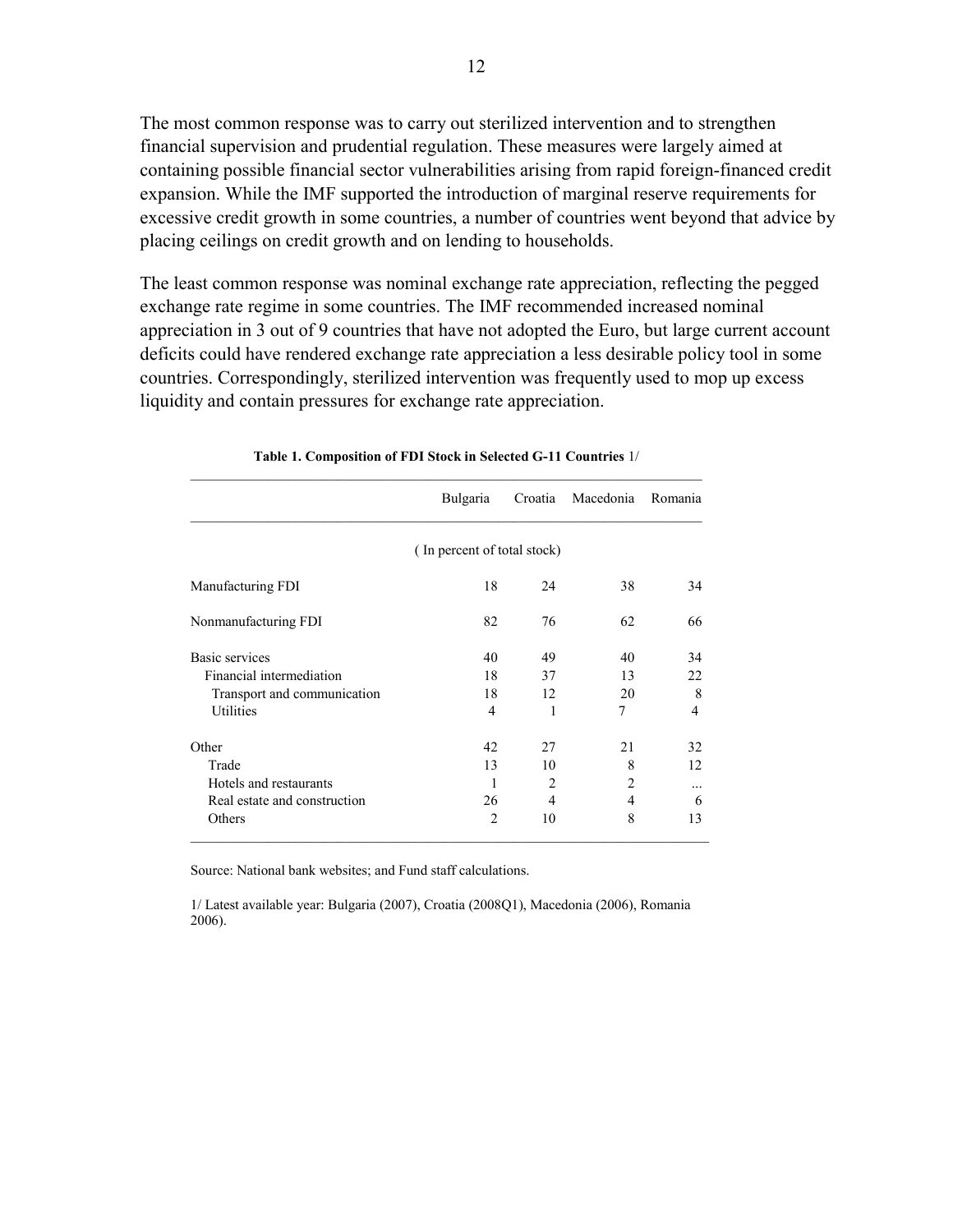<span id="page-14-0"></span>

#### **Figure 8. Recommended and Adopted Policy Response to Capital Inflows (In percent of G-11 countries, 2003-2007)**

1/ At least one of the following measures is adopted: raising policy rates, broadening reserve requirements, reserve accumulation, and sterilization. Excludes Cyprus and Montenegro.

2/ Excludes Cyprus and Montenegro.

3/ At least one prudential measure listed in Table 2 is adopted.

4/ At least one supervisory measure listed in Table 2 is adopted.

5/ At least one of the following measures is adopted: risk-based capital charge or marginal reserve requirement for excessive credit growth; credit limits for HH lending; and ceilings on credit growth. The IMF recommended a marginal reserve requirement for excessive credit growth in Moldova and Montenegro.

While fiscal tightening was recommended in 9 out of 11 countries, it was undertaken in just three countries. Where fiscal restraint was recommended it was mainly aimed at reducing current account pressures (Bulgaria, Croatia, Montenegro, Romania) and containing economic overheating (Georgia, Ukraine). Fiscal tightening was intended to play a supportive role in tackling inflation and reducing external vulnerabilities in Moldova and Armenia. In Cyprus, fiscal policy was geared toward meeting Maastricht criteria and adopting the Euro. In some countries where fiscal retrenchment was not implemented, the authorities were more sanguine than IMF staff about the risks emanating from rising external imbalances. They also pointed to large social and infrastructure needs that constrained the use of fiscal policy for managing domestic demand. In other cases, broadly sustainable fiscal positions and fragile political environments made it politically difficult to implement fiscal tightening.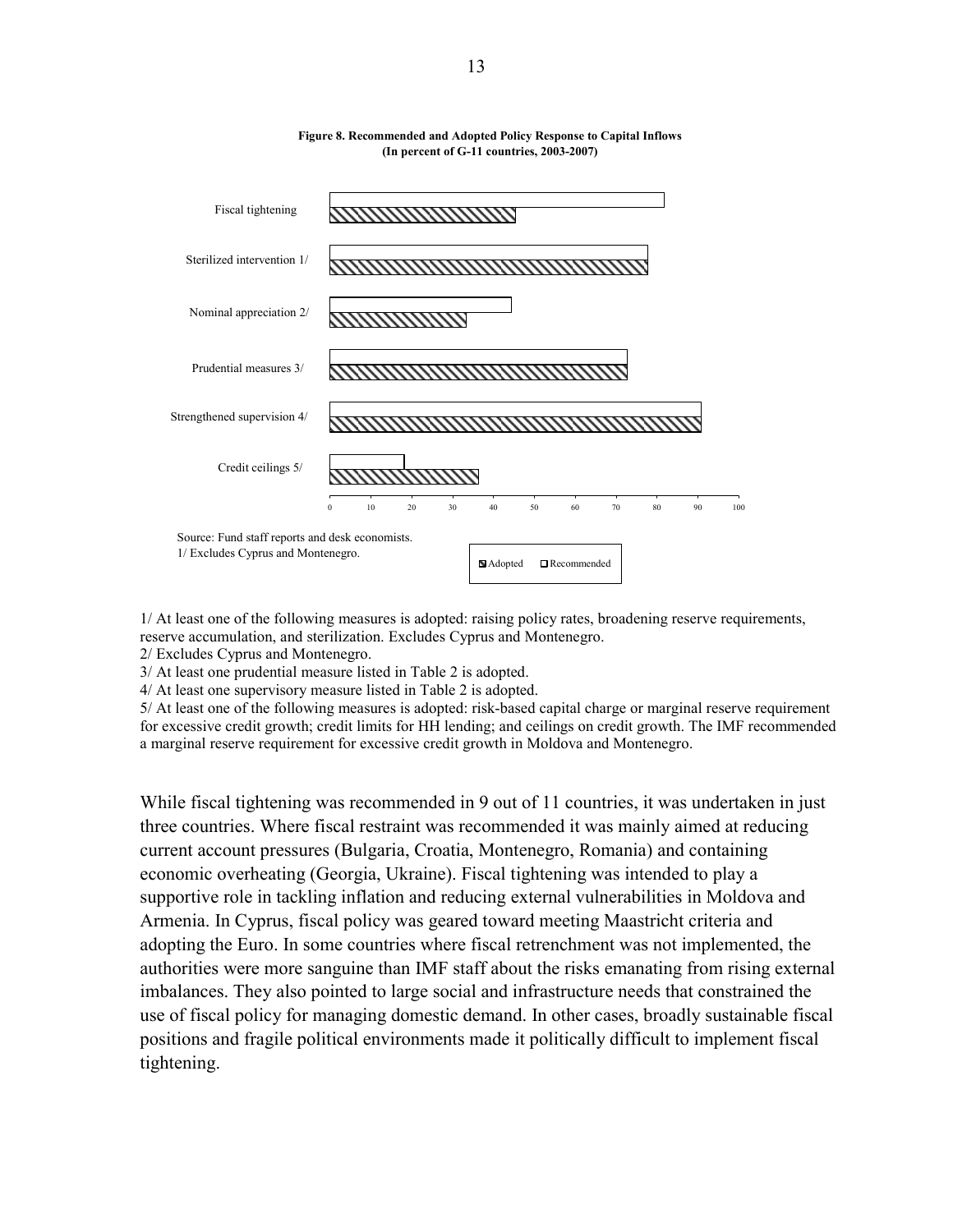<span id="page-15-0"></span>

| <b>Policy tool</b>                                                                           | ARM                      | BIH        | <b>BGR</b>        | <b>HRV</b>   | <b>CYP</b> | GEO                      | <b>ISR</b> | <b>MKD</b> | <b>MDA</b>     | <b>MNE</b>           | <b>NLD</b> | <b>ROM</b>                            | <b>UKR</b>               |
|----------------------------------------------------------------------------------------------|--------------------------|------------|-------------------|--------------|------------|--------------------------|------------|------------|----------------|----------------------|------------|---------------------------------------|--------------------------|
| <b>Macroeconomic measures</b>                                                                |                          |            |                   |              |            |                          |            |            |                |                      |            |                                       |                          |
| Fiscal tightening                                                                            | ☑                        |            | $\vert \ \ \vert$ | ⊡            | ☑          | $\overline{\phantom{a}}$ |            |            |                | $\mathsf{L}$         |            |                                       |                          |
| Monetary tightening<br>Raising policy rates<br>Increasing/broadening<br>reserve requirements | ☑                        | CB<br>V    | CB<br>☑           | ☑            | EU         | ✓                        |            | EU         | ⊡              | EU                   |            |                                       |                          |
| Allow nominal appreciation                                                                   | П                        | CB         | CB                | $\checkmark$ | EU         |                          |            | EU         | ⊡              | EU                   |            | ☑                                     |                          |
| Limit nominal appreciation                                                                   |                          | CB         | CB                |              | EU         | ⊡                        |            | EU         |                | EU                   |            |                                       |                          |
| Reserve accumulation                                                                         |                          |            |                   |              |            | $\Box$                   |            |            | ☑              |                      |            |                                       |                          |
| Sterilize reserve accumulation                                                               | ⊡                        |            |                   |              |            | $\overline{\mathcal{L}}$ |            |            | ⊡              |                      |            |                                       |                          |
| Prudential and<br>administrative measures                                                    |                          |            |                   |              |            |                          |            |            |                |                      |            |                                       |                          |
| Raise or differentiate risk weights<br>or min. capital adequacy ratio                        |                          |            |                   |              |            |                          |            |            |                | ⊡                    |            |                                       | $\vert\downarrow\vert$   |
| Stregthen loan loss provisioning                                                             |                          |            |                   |              |            |                          |            |            |                | ⊡                    |            |                                       | $\vert \downarrow \vert$ |
| Raise risk weight of, provisioning<br>for, or limit exposure to, FX risk                     |                          | ⊽          |                   |              |            |                          |            |            |                |                      |            | $\boxed{\checkmark}$                  | $\overline{\mathcal{A}}$ |
| Risk-based capital charge or<br>marginal reserve requirement<br>for excessive credit growth  |                          |            |                   |              |            |                          |            |            | П              | $\sqrt{2}$           |            |                                       |                          |
| Mandatory loan-to-income or<br>loan-to-value limits                                          |                          |            |                   |              |            |                          |            |            |                |                      |            |                                       |                          |
| Credit limits for HH lending<br>Ceiling on credit growth                                     |                          |            |                   |              |            |                          |            |            |                |                      |            |                                       |                          |
| <b>Supervisory and market</b><br>development measures                                        |                          |            |                   |              |            |                          |            |            |                |                      |            |                                       |                          |
| Stregthen monitoring<br>improve risk management,<br>expand stress testing                    | $\boxed{\check{}}$       | ☑          | ☑                 | ☑            | ☑          | ٦                        |            | ⊡          | ☑              | $\boxed{\checkmark}$ |            | $\boxed{\textcolor{blue}{\triangle}}$ |                          |
| Expand cross-border                                                                          |                          | $\sqrt{2}$ | ✓                 | ⊡            |            |                          |            |            | $\blacksquare$ | ☑                    |            | v                                     |                          |
| supervisory coordination<br>Improvements in credit registry                                  | ⊡                        | ✓          | ⊡                 | ⊡            |            |                          |            | ⊡          |                | $\sqrt{2}$           |            | ☑                                     |                          |
| Stregthenening of property rights                                                            | $\boxed{\checkmark}$     |            |                   |              |            | ┐                        |            |            |                | ⊡                    |            | ☑                                     |                          |
| Capital market development<br>for alternative funding                                        | $\overline{\mathcal{A}}$ |            |                   | ×.           |            |                          |            |            |                | ⊡                    |            | $\boxed{\checkmark}$                  |                          |
| sources and/or hedging<br>Transparency/moral suasion                                         | ⊡                        |            | $ \vee $          |              |            | ۰                        |            |            | ⊡              | ⊡                    |            | ⊡                                     |                          |

**Table 2. G-11: Fund Policy Advice in Response to Capital Inflows 1/**

Source: IMF staff reports.

 $1/\Box$  measure recommended,  $\triangleright$  measure adopted. CB -- currency board; EU -- high euroization, peg to the euro, or adoption of the euro.

In a number of countries, fiscal policy was procyclical. Over the past few years, real public spending growth exceeded real GDP growth in G-11 countries as a group (Figure 9, top panel), while some countries relaxed their fiscal stance (Figure 9, bottom panel). In particular, during 2003–07, for ten of the G-11 countries for which estimates of structural balances—fiscal deficits adjusted for cyclical factors—are available, these balances improved in only three cases (Bosnia and Herzegovina, Croatia, and Cyprus), in two other cases they remained broadly unchanged (Bulgaria and Macedonia), and in the remaining five they deteriorated (Armenia, Georgia, Moldova, Romania, and Ukraine). Procyclicality of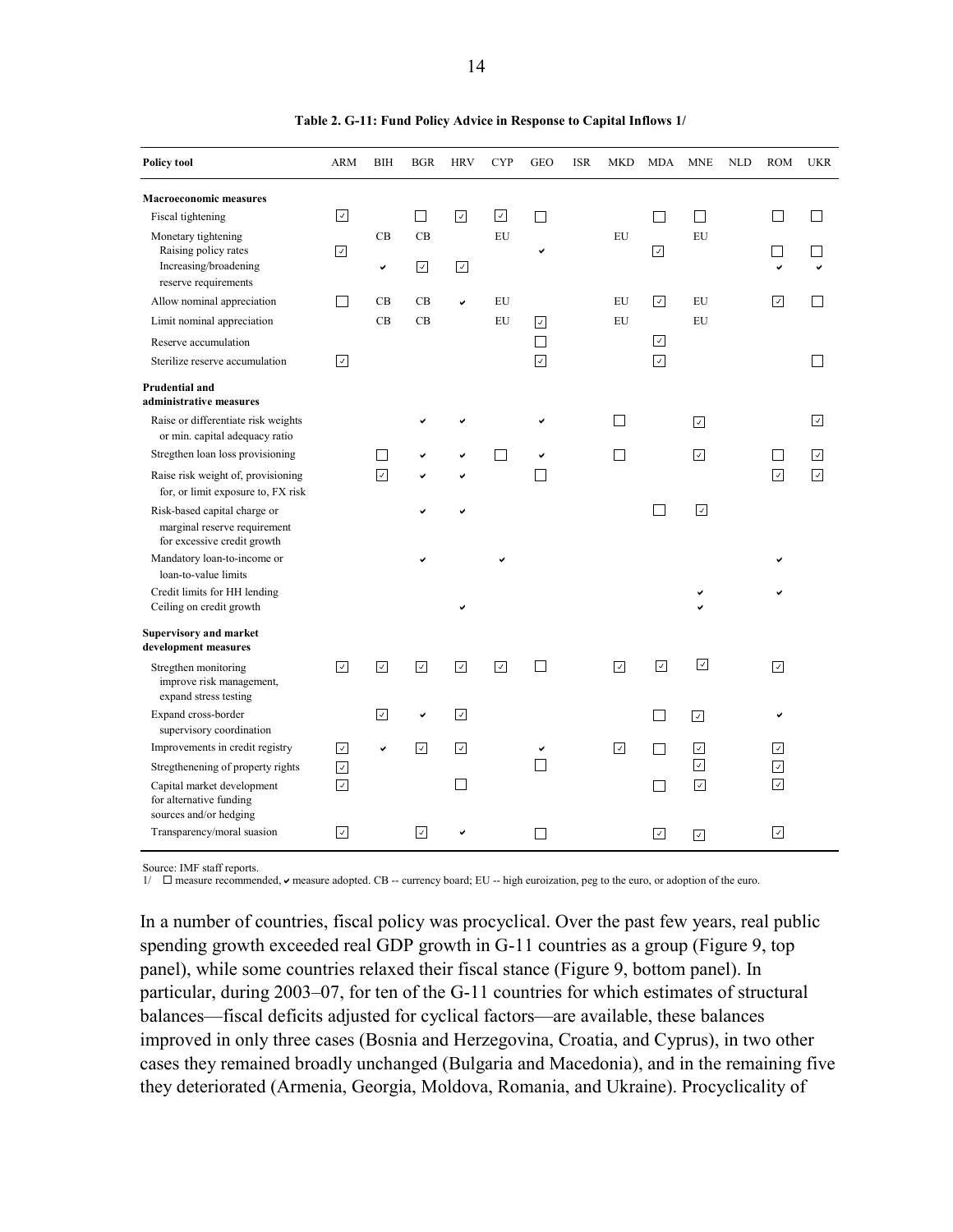<span id="page-16-0"></span>fiscal policy is not unusual in countries experiencing capital inflows. In fact, empirical evidence suggests that periods of capital inflows are often associated with expansionary macroeconomic policies (Kaminsky et al., 2004). It can also be argued that effective spending on infrastructure in some of these countries could have positive longer-term economic benefits by improving competitiveness and boosting economic growth.

# **III. TAILORING POLICY RESPONSE TO COUNTRY-SPECIFIC CIRCUMSTANCES**

Appropriate policy responses to capital inflows depend on a country's initial conditions, and in particular on its current account and fiscal positions. The causes and the composition of the inflows also matter for tailoring policy responses. As discussed above, an equilibrium market response to the demand for investment in countries with low initial levels of capital stock does not necessarily warrant a policy reaction. However, in a number of G-11 countries, capital inflows have been associated with rising demand and inflationary pressures and have been accompanied by current account deficits that appear to be no longer in line with economic fundamentals. In these countries, an appropriate mix of monetary, fiscal, and structural policy measures might have reduced potential risks associated with large capital inflows.

While the right policy mix needs to be tailored to country-specific circumstances, a number of guiding principles can be identified, depending on the causes and nature of the excessive capital inflows. In particular, when designing a policy package it is important to understand whether the inflows are temporary or persistent.

- Temporary inflows are usually driven by ad hoc factors, including speculative inflows—sometimes as a result of herd behavior. If unopposed, such inflows would actually move the country away from equilibrium. Other one-off inflows, such as privatization receipts, could be relatively benign, especially when deposited with the central bank or used to repay external debt.
- Persistent excess inflows are usually caused by an underlying disequilibrium, including that induced by policies. Fiscal policy that is too loose can result in higher interest rates and stronger domestic demand, which could attract capital inflows and weaken current account balances. Monetary and exchange rate policies can also play an important role in attracting excessive capital inflows, including as a result of exchange rate misalignment.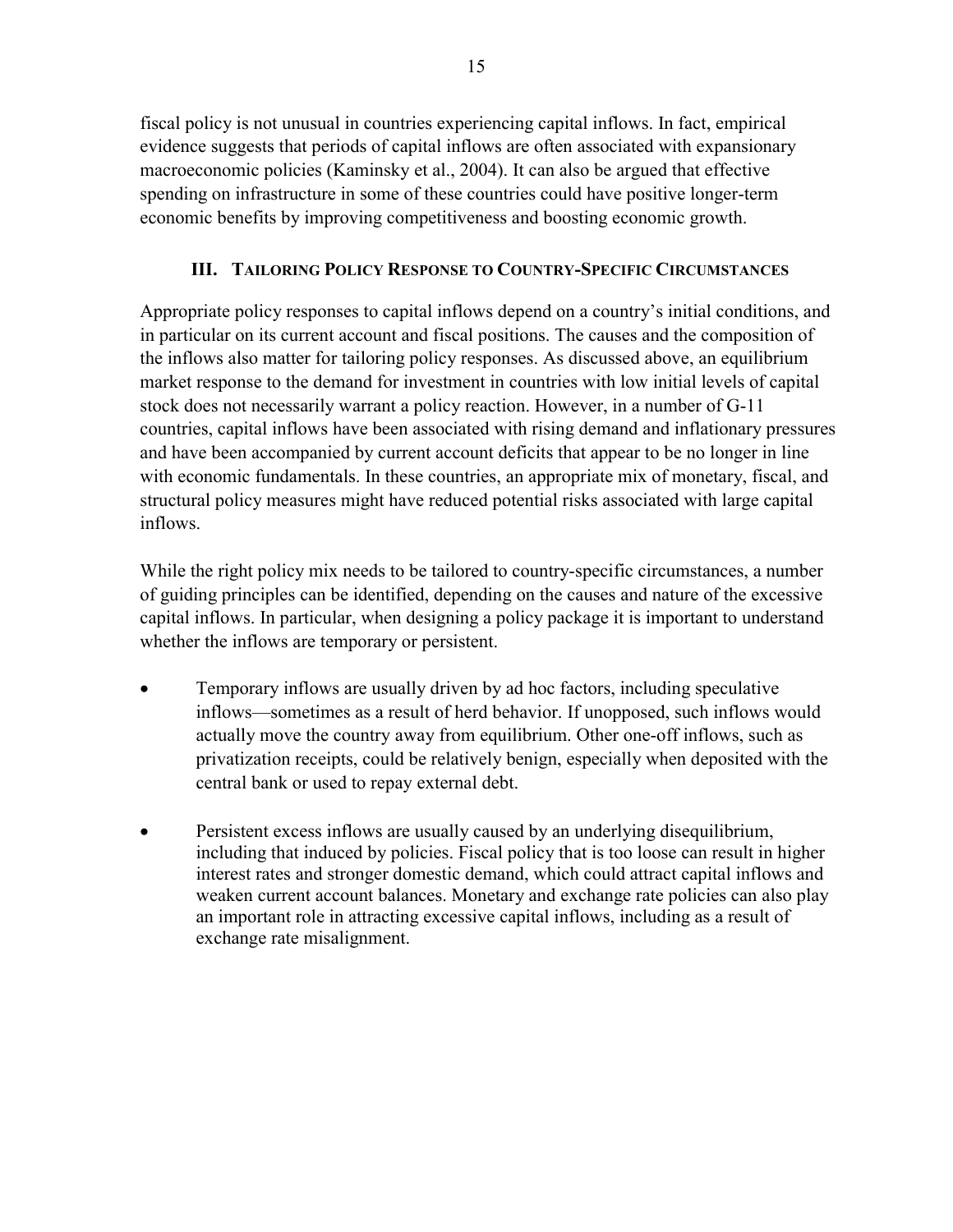<span id="page-17-0"></span>

**Figure 9. G-11 Countries: Fiscal Stance**

Sources: IMF, World Economic Outlook; and IMF staff calculations. 1/ Excluding Republic of Montenegro.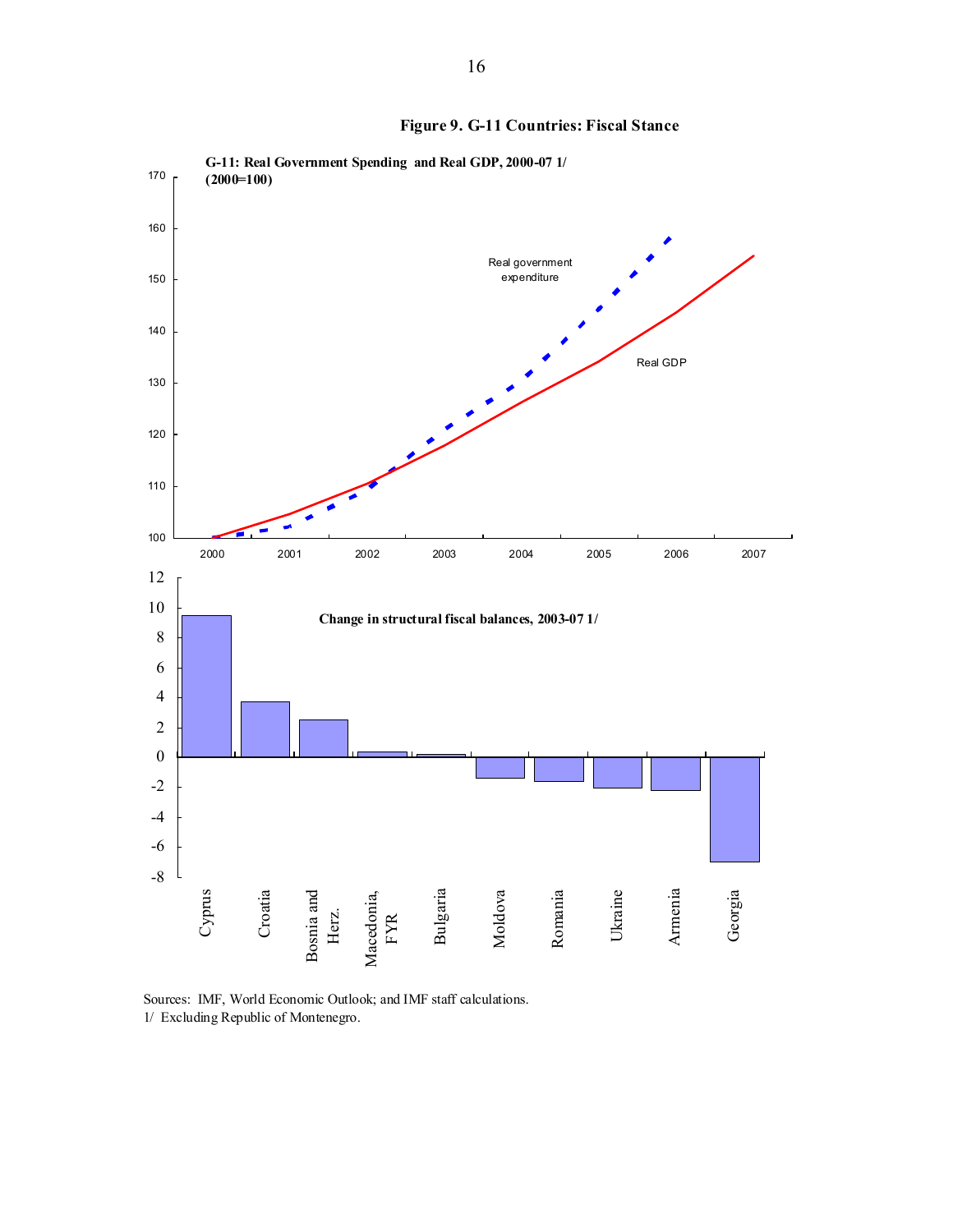<span id="page-18-0"></span>While in practice it may be difficult to distinguish between temporary and persistent inflows, a few metrics may be useful for this purpose. First, as discussed above, the composition of capital inflows is important, with a high share of FDI indicating a potentially more sustainable capital account position. Second, monitoring the terms and the use of foreign credit and developments in domestic asset prices could also provide clues on the nature of and the risks posed by the inflows, highlighting the importance of effective data collection and monitoring. Adverse developments should, of course, trigger a policy response.

## **A. Managing Temporary Capital Inflows**

Temporary inflows can be addressed by two kinds of short-term tools: sterilized intervention or capital control and prudential measures. Sterilized intervention is aimed at limiting the liquidity effects of foreign exchange purchases of the central bank. This is usually achieved by selling domestic securities or increasing the reserve requirements by the central bank. Modern capital controls are usually realized by placing reserve requirements on some or all capital inflows (as was done in Chile in 1990, and more recently in Thailand in 2006). Other prudential measures include raising minimum capital-adequacy ratios for financial institutions; strengthening loan-loss provisioning; placing limits on foreign currency exposure; and introducing ceilings on short-term external borrowing or credit growth.<sup>[5](#page-18-1)</sup> Fiscal policy is not a particularly effective tool for managing temporary private inflows, because it is not sufficiently flexible in responding to short-term developments in a timely manner.

**Sterilized intervention.** This tool can be effective in resisting exchange rate overshooting associated with temporary capital inflows by containing both the nominal appreciation and inflation. However, sterilized intervention can be costly, since the financial return on reserves tends to be lower than the interest paid on domestic debt, and is unlikely to be sustainable over long periods of time (Hauner, 2005; Dieterich, 2008).<sup>[6](#page-18-2)</sup> Nevertheless, recent studies (IMF, 2007a) find that episodes of short-term capital inflows (those with duration of less than two years) typically featured stronger sterilized intervention, more limited real exchange rate appreciation, and better post-inflow growth performance, although the direction of causality among these phenomena is difficult to establish from a statistical perspective. Indeed, one can identify cases in which countries managed to contain real appreciation through sterilized intervention for quite some time (e.g., Hungary in the 1990s and China until recently). In the case of China, captive capital markets allowed limiting sterilization costs.

1

<span id="page-18-1"></span> $<sup>5</sup>$  For a more detailed discussion of the use of prudential regulations, including by some G-11 countries, see</sup> Dieterich (2008).

<span id="page-18-2"></span> $6$  Hauner (2005) estimates quasi-fiscal costs associated with sterilized intervention in Emerging Europe and the countries of the Middle East and Central Asia in the range of 0.5-0.6 percent of GDP per year (Hauner, 2005).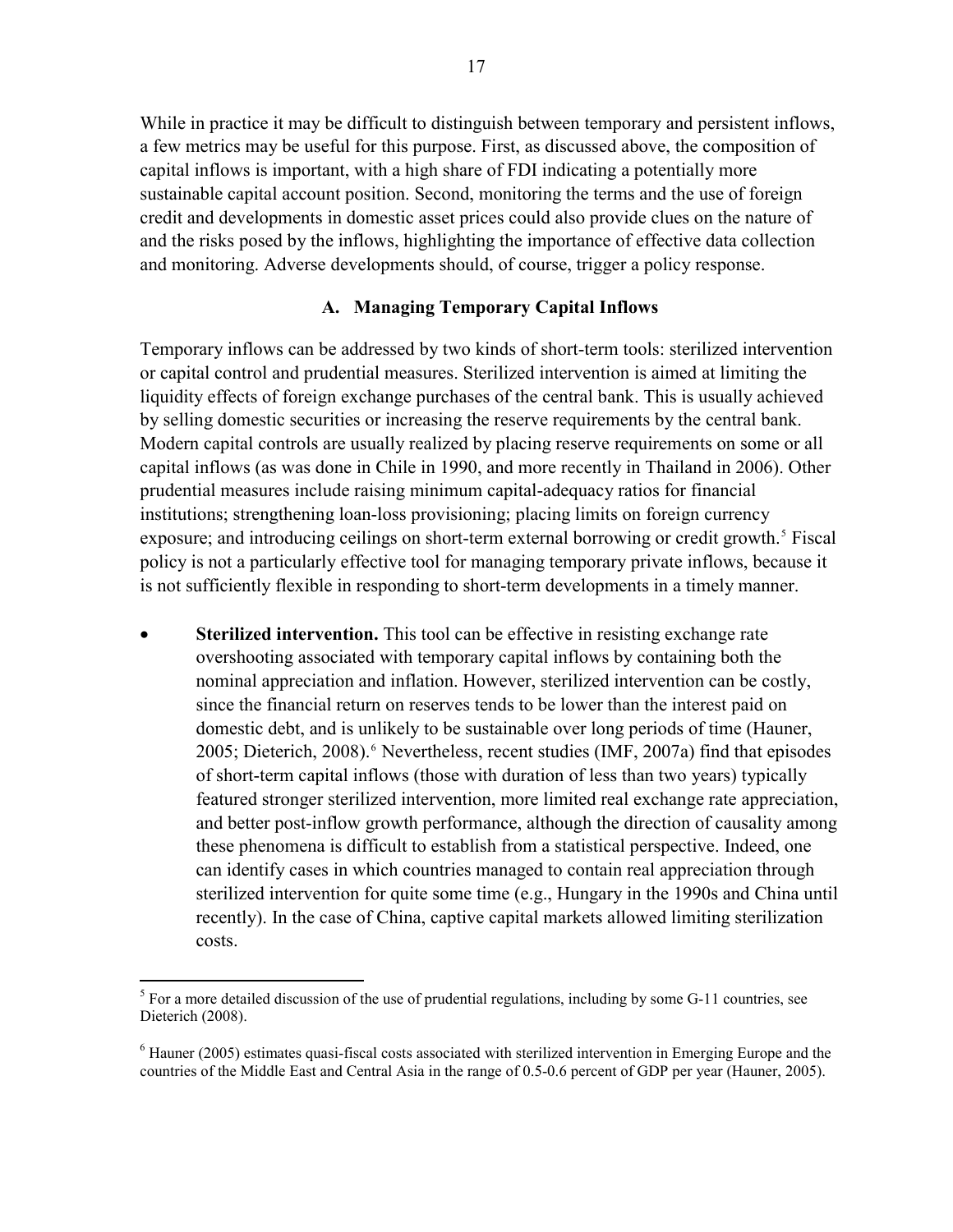<span id="page-19-0"></span>• **Capital control measures.** Other common means to manage temporary capital inflows include capital controls, credit ceilings, and other prudential regulation. The consensus in the literature is that while these tools can temporarily change the composition of inflows by lengthening their maturity, they do not appear to affect the size of the inflows (Forbes 2003; Montiel and Reinhart 1999). Moreover, these tools may become less effective over time as markets adapt and find ways to circumvent them. Finally, good governance and adequate administrative capacity are important preconditions for the effectiveness of any capital control measures (Kawagi and Takagi, 2004).

Sterilized intervention and capital controls were used relatively frequently in the G-11 countries. While these measures are better utilized to address temporary factors, in retrospect, capital inflows to some of these countries appear to have been caused by more persistent underlying disequilibria. A more desirable policy response in such situations would have been to address the cause of the imbalance. The specific type of response would then depend on the nature of the imbalance. The next section discusses these imbalances.

# **B. Responding to Persistent Capital Inflows: The Role of Fiscal Policy**

While in any given country there could be multiple causes of imbalances, this section focuses on three common causes of excessive capital inflows: loose fiscal policy, an undervalued exchange rate, and an unsustainable current account deficit.<sup>[7](#page-19-1)</sup> Both macro- and microeconomic policy responses are considered with a particular focus on the role of fiscal policy. Where past fiscal policy is at the root of external imbalances, it should also be a primary tool in correcting them. On the other hand, when excessive capital inflows are attracted by exchange rate misalignment, the role of fiscal policy should be more nuanced.

# **Macroeconomic policy response**

1

**Loose fiscal policy.** Fiscal policy will have to play a key role in correcting imbalances when an inappropriate fiscal stance is the main cause of the inflows. Empirical evidence suggests a strong causality between a debt-financed fiscal expansion and capital inflows (Murthy and Phillips, 1996, Kaminsky et al. 2004). A loose fiscal policy can result in excess demand, an excessive current account deficit (the twin deficit situation), and high interest rates attracting capital inflows. In this case, fiscal policy should be tightened to reduce economic overheating and contain excessive capital inflows.

Cross-country experience with excessive capital inflows and the associated economic overheating underscores the importance of avoiding procyclical fiscal policies. As discussed

<span id="page-19-1"></span> $<sup>7</sup>$  For a broader taxonomy of causes and responses to excessive capital inflows see Ghosh et al. (2008). This</sup> paper employs a similar approach, but with an added emphasis on fiscal policy, including the micro-fiscal policy response.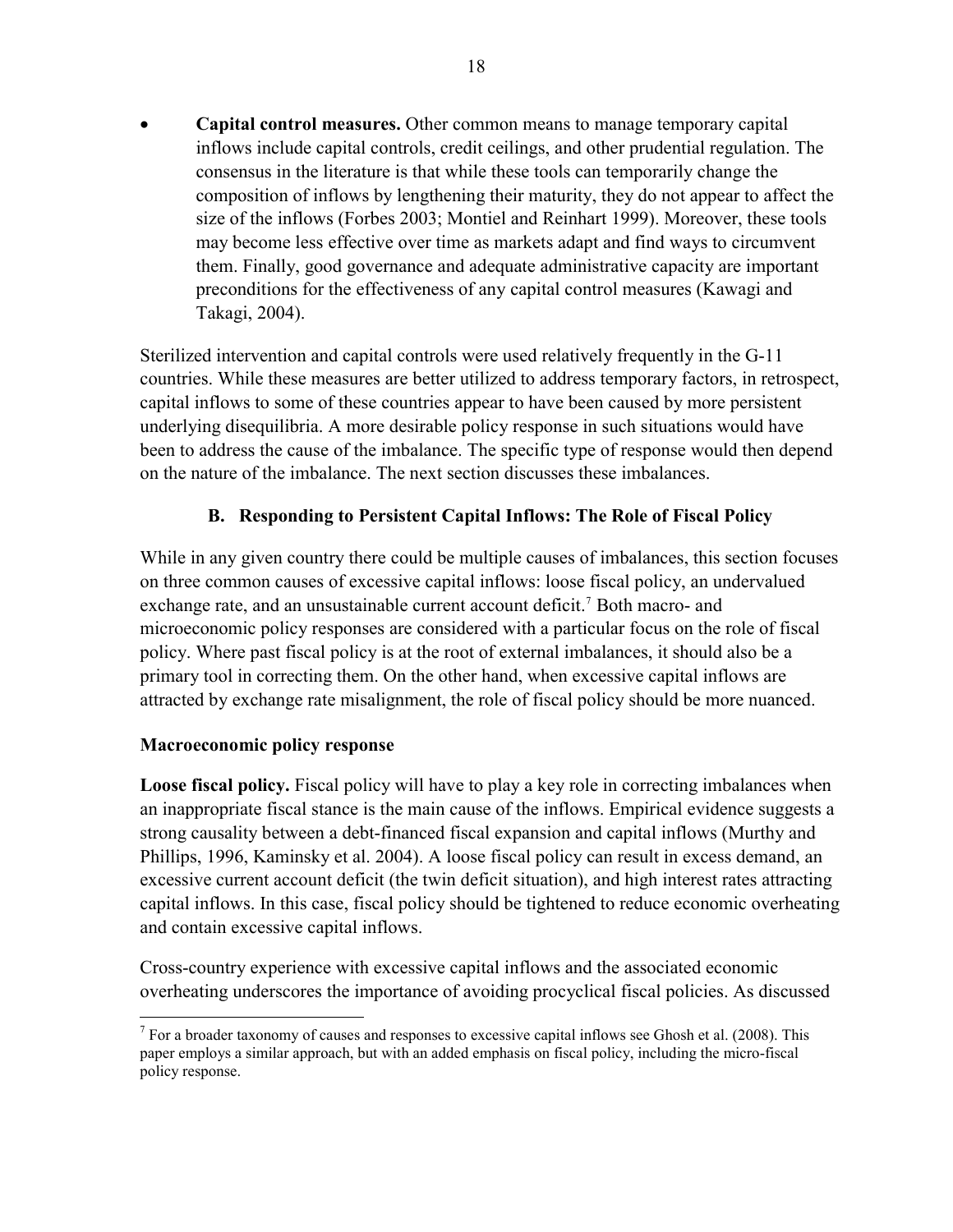earlier, procyclical policies, although potentially damaging, are not uncommon during episodes of capital inflows. Expansionary fiscal policies have also been present in some G-11 countries in recent years (Figure 9).

The risks of procyclical policies should not be underestimated. Procyclical fiscal policies can lead to a perverse spiral in which capital inflows, regardless of their cause, contribute to a temporary revenue boom, easy financing conditions, increased public spending, overheating, and higher interest rates that attract even more capital inflows.<sup>[8](#page-20-0)</sup> The risk is that the real exchange rate will become overvalued, causing a loss of competitiveness and an unsustainable current account deficit.<sup>[9](#page-20-1)</sup> Fiscal policy may need to be tightened to reduce external imbalances just as output falls, further exacerbating output contraction. In other words, a procyclical fiscal policy during good times may necessitate a procyclical fiscal response during bad times, amplifying the business cycle, damaging long-term growth prospects, and undermining fiscal sustainability (Balassone and Kumar, 2007).

Recent empirical research presented in the IMF's World Economic Outlook (WEO) provides further evidence supporting the importance of avoiding procyclical fiscal policies during episodes of capital inflows.<sup>[10](#page-20-2)</sup> The study concludes that strong increases in government spending during the inflow period are typically associated with hard landing, while lower spending leads to lower real appreciation, thereby reducing the risk of exchange rate overshooting. The study also finds that lower spending is more effective in mitigating financial and economic risks when capital inflows are accompanied by current account deficits—a situation faced by most G-11 countries.

However, the task of calibrating fiscal policy in response to capital inflows may be complicated by the difficulty in assessing the macro-fiscal stance. As discussed above, capital inflows are often associated with overheating and may bring about cyclical increases in tax revenues.<sup>[11](#page-20-3)</sup> When such revenue increases are matched with spending increases, the conventional measure of the fiscal stance—the overall balance—may not register the underlying fiscal expansion. This underscores the importance of analyzing fiscal indicators that are adjusted for cyclical factors, including structural balances (Balassone and Kumar, 2007).

1

<span id="page-20-0"></span><sup>&</sup>lt;sup>8</sup> While it can be argued that the composition of expenditure matters for competitiveness, with public spending on infrastructure potentially boosting economic growth in the longer term, these considerations would need to be carefully weighted against the potentially high costs of overheating, especially in economies with low absorption capacity and weak public financial management systems.

<span id="page-20-1"></span><sup>&</sup>lt;sup>9</sup> Froot and Rogoff estimate that an unanticipated increase in government consumption equal to one percent of GNP results in a 4 percent appreciation in the real exchange rate (Froot and Rogoff, 1991).

<span id="page-20-2"></span><sup>&</sup>lt;sup>10</sup> For further details see Chapter 3 in the IMF, 2007a.

<span id="page-20-3"></span><sup>&</sup>lt;sup>11</sup> Automatic stabilizers are relatively small in some  $G-11$  countries, because of low level of taxation and its limited progressivity—five of the eleven countries follow a flat tax approach.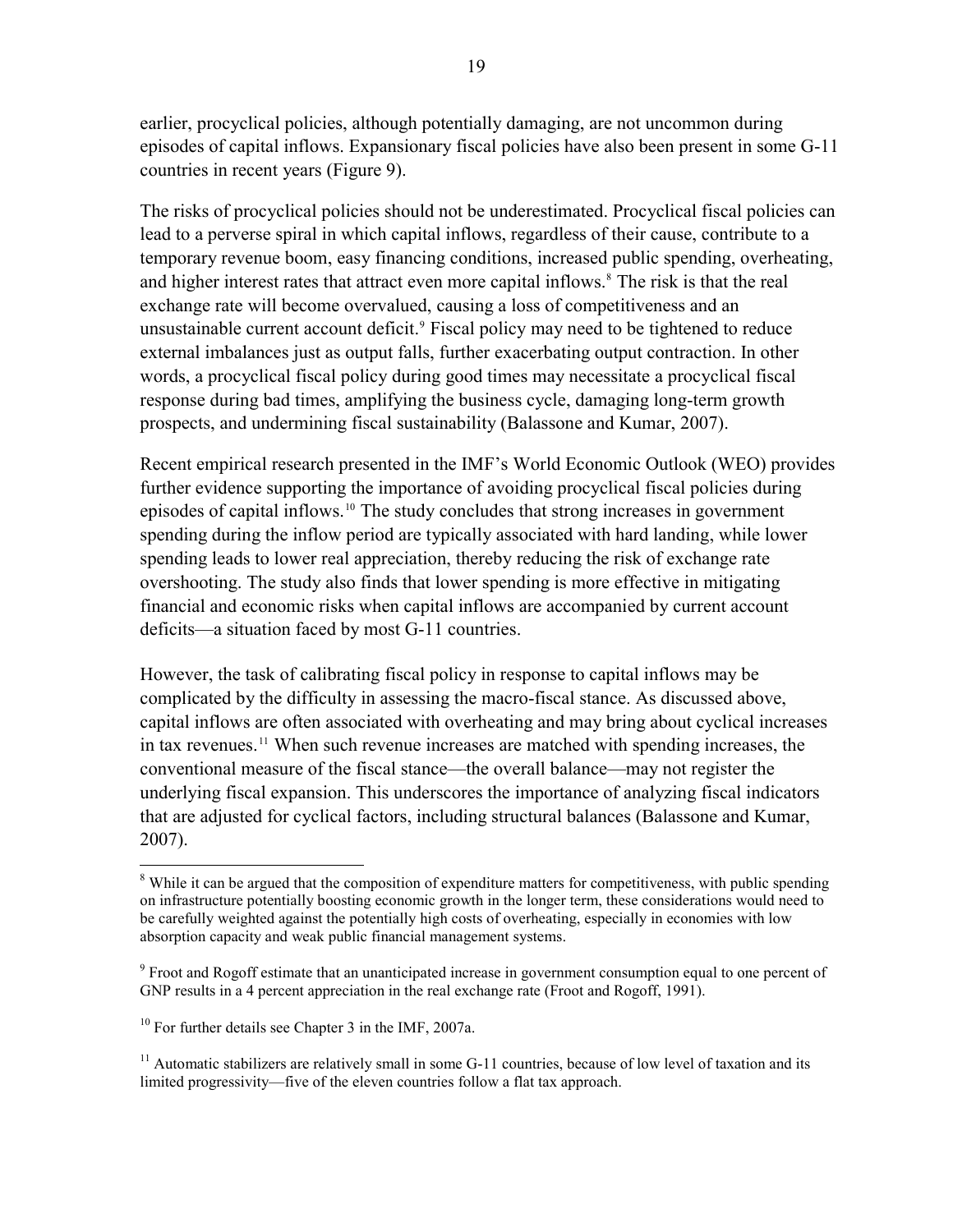**An undervalued exchange rate accompanied by a current account surplus.** Capital inflows can be caused by an undervalued exchange rate under a pegged or managed exchange rate regime. Similarly, the inflows may be caused by the attempt to run an independent monetary policy under a pegged exchange rate (for example, when interest rates abroad fall or when they are high domestically because of higher inflation). In this case capital inflows are attracted by expectations of future appreciation and will continue until the inconsistency in the monetary and exchange rate policies is removed.

The right policy response would be to allow the exchange rate to appreciate. A fiscal tightening does not seem to be very helpful—in fact, depending on the circumstances, a fiscal expansion may be needed to support aggregate demand when the exchange rate appreciates. While few G-11 countries fall into this category (with most countries running a current account deficit), a few countries could benefit from a more flexible exchange rate policy. Indeed, the exchange rate was allowed to appreciate in two out of the four cases where such a recommendation was made by the IMF.

**An overvalued exchange rate accompanied by an excessive current account deficit.** If the inflows are financing a current account deficit in the presence of an overvalued exchange rate, the right solution is to allow the exchange rate to devalue. While a fiscal tightening can help to contain the current account deficit and to induce further depreciation through lower interest rates and inflation, the role of fiscal policy in resolving this particular imbalance is limited. First, prices and wages typically exhibit downward rigidities, reducing the impact of fiscal policy on real exchange rate.<sup>[12](#page-21-0)</sup> And second, it may be politically difficult to tighten fiscal policy when the fiscal accounts are sound otherwise. However, it can be argued that the fiscal tightening can help to reduce the existing imbalance and ease pressures on the exchange rate. Handling an overvalued exchange rate is especially difficult for countries with a formal peg. Indeed, the last orderly step depreciation was undertaken in the early 1990s. After that, step depreciations have typically caused a "rush-to-the-exit" and an exchange rate overshooting.

# **Micro-fiscal policy response**

<u>.</u>

In addition to adjusting the overall macro-fiscal stance, a number of complementary microfiscal measures can be taken to correct external imbalances. These measures include expenditure policy, tax policy, and debt management strategy.

<span id="page-21-0"></span> $12$  Theoretical research backed by empirical evidence from OECD countries suggests that in the presence of price and wage rigidities, a decrease in government spending on wages reduces the real wage and increases profitability, output, and employment in the tradable goods sector. The effect on wages and profitability is bigger under a flexible, than under a fixed exchange rate regime, because in addition to lower labor costs, the traded sector also benefits from the induced nominal exchange rate depreciation (Lane and Perotti, 2003).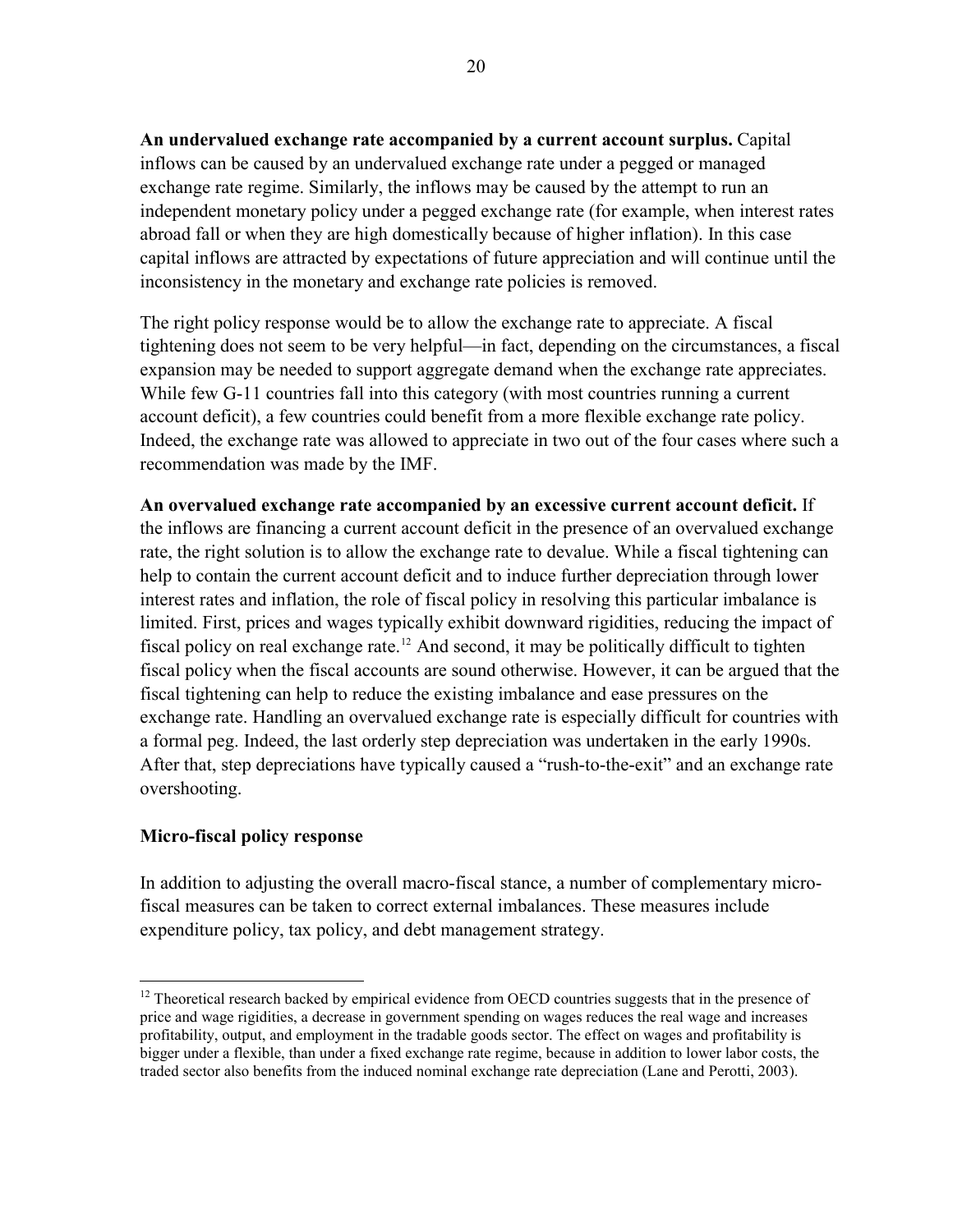**Expenditure policy** affects the external account primarily through the composition of spending. A shift in expenditure composition between tradables and nontradables can affect the external current account and capital inflows that finance it. For example, a reduction in government spending on nontradables can reduce domestic inflation and slow real exchange rate appreciation, mitigating the risks of exchange rate overshooting and economic overheating endemic to the periods of capital inflows (Schadler, 1993). On the other hand, a reduction in government purchases of imports tends to directly strengthen the external current account and would be appropriate during periods of capital outflows (Heller, 1997).

When it comes to adjusting the composition of spending in response to economic overheating, public sector wage policy is key in containing demand pressures and second round effects on inflation because of possible feedback to private sector wages. Pressures to increase public sector wages may be particularly strong when capital inflows feed a sharp increase in asset prices. Moreover, public sector wage increases are usually difficult to reverse. Empirical evidence from OECD countries suggests that a reduction in government spending on wages is associated with an expansion in the traded output and employment and improves the level of profitability in the traded goods sector (Lane and Perotti, 2003). In contrast, during the recent episode of capital inflows, some G-11 countries channeled additional spending to pension and public sector wage increases (Romania, Ukraine).

**Tax policy** can have powerful effects on capital inflows through three main channels:

- First, empirical evidence suggests that capital inflows, including FDI, are sensitive to taxation. For example, recent studies conclude that the level of corporate income taxation affects capital account and current account flows (Alworth and Arachi, 2007; Keen and Syed, 2006).
- Second, the structure of taxation can sometimes adversely affect the size and the composition of inflows. For example, generous depreciation allowances combined with full deductibility of interest payments under a corporate income tax may favor investment financed by borrowing, rather than retained earnings or equity. Indeed, in some non G-11 central European countries, the differential yield of debt-financed investment versus equity-financed investment was as large as two percentage points. When domestic savings are insufficient to finance investment, such tax incentives can contribute to an investment boom financed by external borrowing.
- Third, a taxation bias in favor of nontradable activities can fuel asset price bubbles and overheating. For example, low taxation of the real estate sector may contribute to an asset price bubble, spurred by credit growth financed by capital inflows. Indeed, low taxation of real estate is common in Central and Eastern Europe, including in some G-11 countries. Other relevant features of tax systems that may have the same effect are the deductibility of mortgage interest and housing subsidies—introduced in many countries to promote home ownership.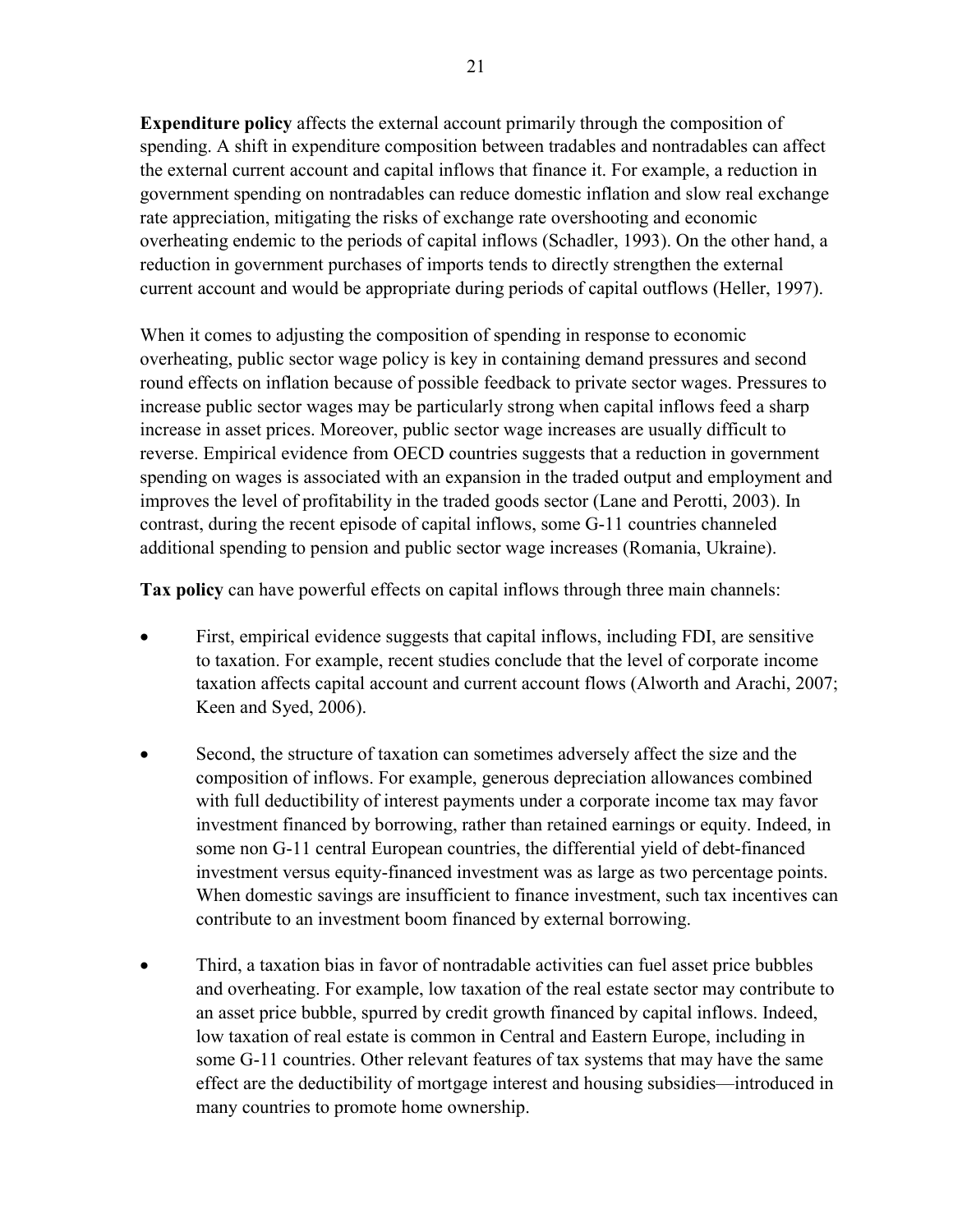<span id="page-23-0"></span>These considerations underscore the need to carefully assess any new tax initiatives against their possible impact on capital inflows and their contribution to macroeconomic imbalances. Indeed, it has been noted that price-based capital controls are essentially taxes and can be distortionary. Fiscal tightening carried out by increasing distortionary taxes may inhibit growth prospects and precipitate a crisis (Calvo, 2003). Even removing a tax distortion can have undesirable short-term effects on the economy. Thus it is best to avoid distortionary tax measures since the cost of correcting the resulting imbalances may be much higher than the perceived short-term benefit from introducing the distortion.

**Debt management** can be a useful tool in managing capital inflows. In particular, the decision whether to borrow domestically or abroad has direct implications for capital inflows. However, increased access of foreign investors to domestic markets has made this channel less relevant over the past few years. Nevertheless, prudent financial management during capital inflow episodes—retiring expensive debt, reducing the reliance on foreign currency-denominated debt, lengthening maturities, and building up a financial buffer—can considerably reduce external vulnerabilities, including the potential costs of a sudden reversal.

In practice, it is challenging to differentiate among various causes of excessive inflows and even more difficult to correctly assess the underlying investor sentiment. This could lead to wrong policy responses. Indeed, recent empirical studies find that 15 percent of the past large inflow episodes completed between 1987 and 2004 ended up in a crisis (Schadler, 2008). This is a high percentage, especially when taking into account the high costs of financial crises. What can be done to avoid the dangerous imbalances?

# **C. Mitigating the Risks of Excessive Capital Inflows**

Confronted with the difficulty of identifying and addressing the cause of the inflows, policymakers should consider "adaptation" policies: taking pre-emptive steps to protect the economy from possible side-effects of inflows, including the risk of sudden reversal. Some of the most effective policy actions aim at improving competitiveness and reducing financial sector vulnerabilities.

**Improving competitiveness.** Structural reforms, including investing in education and training, strengthening property rights, and reducing the cost of doing business can boost productivity and reduce the adverse effect of exchange rate appreciation on competitiveness. Increasing the productivity of public expenditure by boosting the share of spending on infrastructure could further improve private sector competitiveness, but needs to be consistent with the country's absorptive capacity and public financial management constraints. These reforms help to sustain the appreciation caused by capital inflows. Some of these reforms are being undertaken by the G-11 countries (Table 2).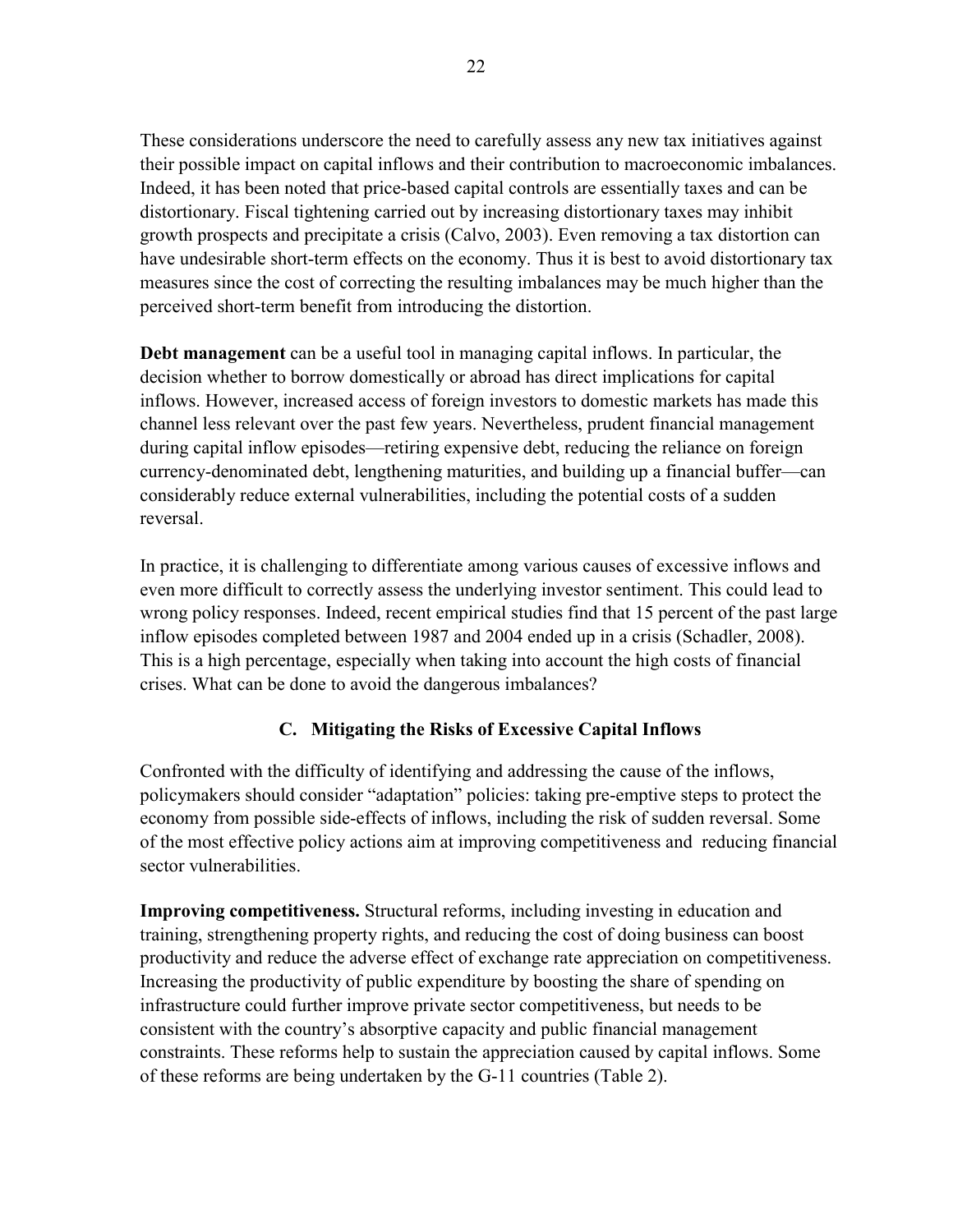<span id="page-24-0"></span>**Reducing financial sector vulnerabilities.** Strengthening the supervision of financial sector institutions can mitigate balance sheet risks and improve the quality of credit at a time when high capital inflows contribute to rapid credit growth. Well functioning financial markets are also associated with lower risk of sudden reversals. Indeed, a recent Global Financial Stability Report (GFSR) prepared by the IMF presents evidence that the volatility of inflows is reduced by targeted development of financial markets.<sup>[13](#page-24-1)</sup> Encouragingly, a number of the G-11 countries introduced policies to improve risk management in the financial system, to strengthen supervision, and to further develop capital markets (Table 2).

## **IV. CONCLUSION**

The economic fallout associated with the unfolding financial crisis has underscored the importance of effective management of capital flows. Many emerging markets, including some of the G-11 countries, have been severely affected by the loss of investor confidence and the ensuing capital outflows. In the short term, the negative impact of financial contagion is likely to be felt in most countries. However, experience from earlier financial crises suggests that countries with prudent macroeconomic policies in place prior to the crisis are more likely to weather the crisis better and recover sooner than countries that allowed macroeconomic imbalances to persist.

This paper considered policy responses to excessive capital inflows, depending on countryspecific circumstances. Such inflows were particularly pronounced prior to the crisis in emerging markets, including most of the G-11 countries. Appropriate policy action would depend on the nature and the cause of the inflows. While sterilized intervention and capital controls can be useful in dealing with inflows caused by temporary factors, these instruments are costly and ineffective in addressing persistent capital inflows associated with the underlying economic imbalances, experienced by some G-11 countries. Such imbalances should be addressed by fiscal and monetary policy tools, including exchange rate policies.

A fiscal tightening cannot resolve all problems associated with excessive capital inflows. In particular, when exchange rate misalignment is the main cause of the inflows, fiscal policy can at best play a supportive role. Such a role may be further limited in countries where there is no fundamental need to adjust, making it politically difficult to justify running tighter fiscal positions. Moreover, a need to preserve the core allocative and redistributional functions of public policy may limit the extent of feasible fiscal adjustment, especially when fiscal space is limited in the first place. Finally, fiscal strengthening improves market confidence, particularly in the countries with high debt burden, and may even attract more capital inflows (IMF, 1995).

1

<span id="page-24-1"></span><sup>&</sup>lt;sup>13</sup> See IMF GFSR, October 2007, Chapter 3 for further detail.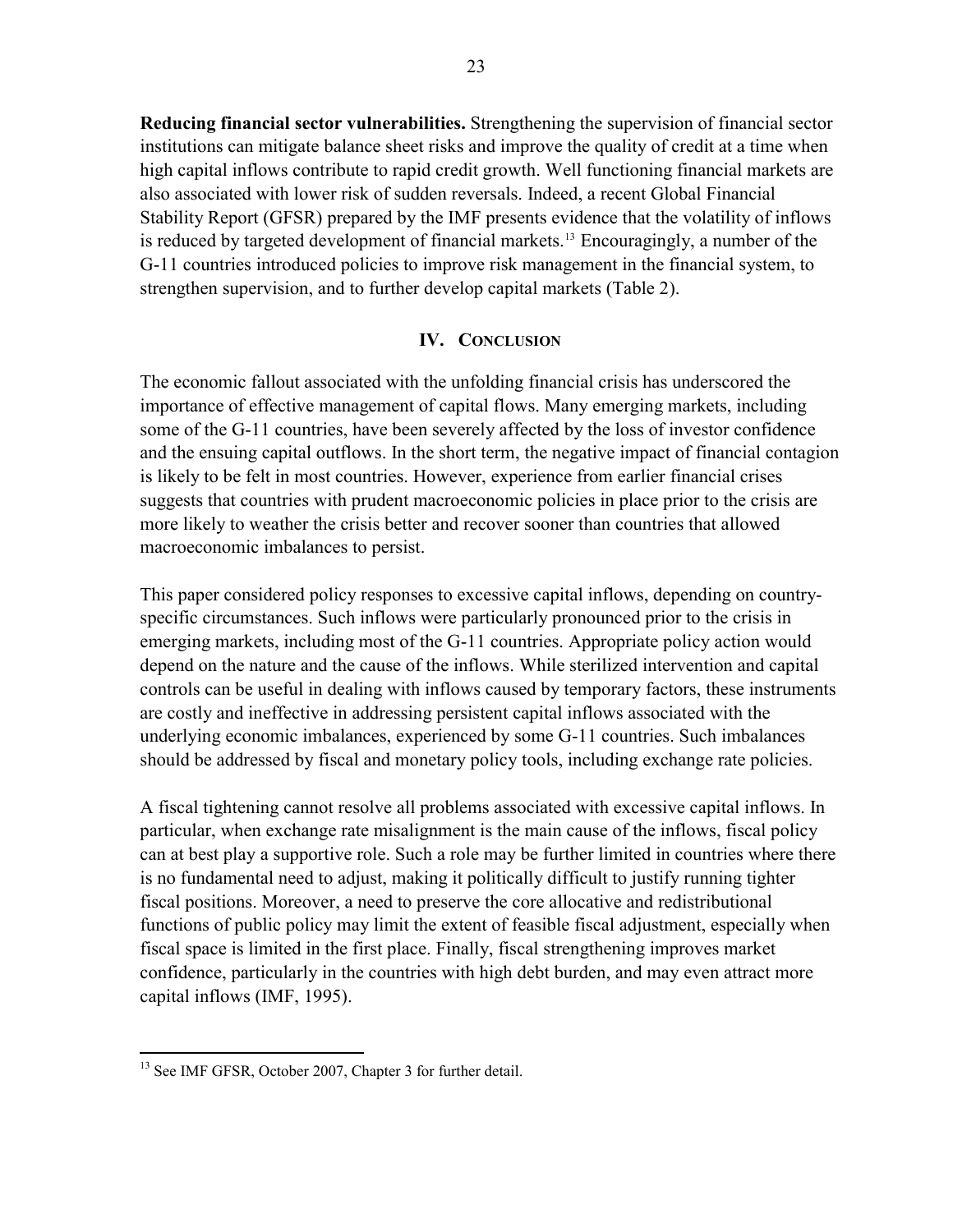Nevertheless, a fiscal adjustment is unavoidable in some circumstances. For example, fiscal prudence is critical when a country is running an excessive current account deficit. A fiscal tightening can also help to contain overheating associated with capital inflows. In the same vein, procyclical fiscal policies should be avoided, because they exacerbate economic imbalances. Moreover, a cautious fiscal policy during good times leaves room for a fiscal expansion during bad times, including in response to a sudden reversal.

When it comes to analyzing the cause of the inflows, it is important to consider not only the macro-fiscal stance, but also the possibility that the inflows were attracted by micro-fiscal distortions, particularly those arising from tax policy. Cross-country experience suggests that it is best to avoid the tax structures that can induce excessive capital flows, rather than trying to deal with the aftermath of suboptimal policy choices. In a similar vein, an early response to capital inflows, including taking preventive measures, such as structural reforms and improved financial sector supervision, can go a long way in averting serious macroeconomic imbalances.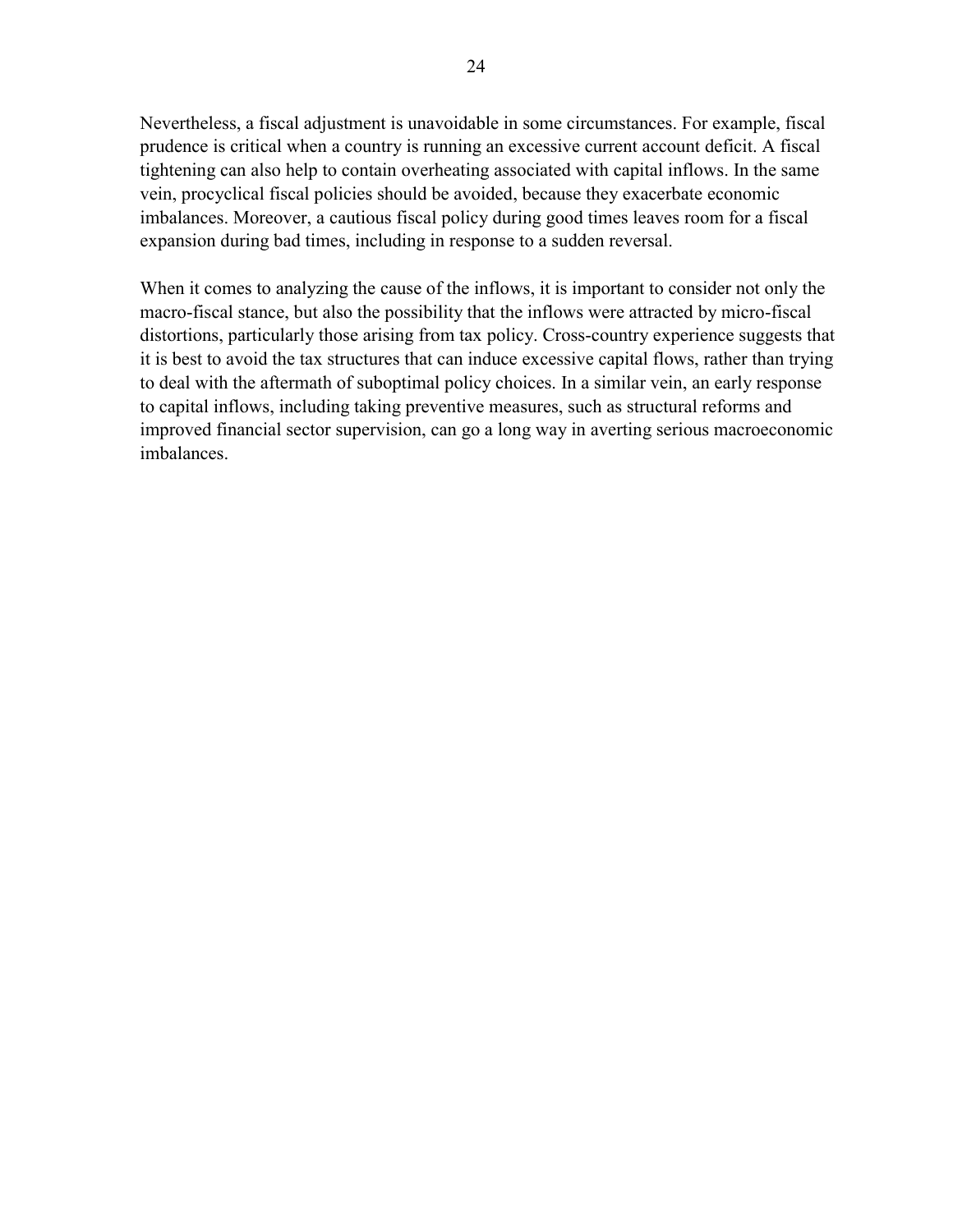### **REFERENCES**

- <span id="page-26-0"></span>Alworth, Julian, and G. Arachi, 2007, "Taxation policy in EMU," paper presented at the EMU@10 years Conference held in Brussels on November 26–27.
- Balassone, Fabrizio, and M. Kumar, 2007, "Cyclicality of Fiscal Policy" and "Addressing the Procyclical Bias," in *Promoting Fiscal Discipline*, Manmohan Kumar and Teresa Ter-Minassian, (eds.) (Washington, D.C.: International Monetary Fund).
- Becker, Torbjorn, O. Jeanne, P. Mauro, J. Ostry, R. Ronciere, 2007, "Country Insurance: The Role of Domestic Policies," Occasional Paper No. 254, (Washington, D.C.: International Monetary Fund).
- Calvo, Guillermo, 2003, "Explaining Sudden Stops, Growth Collapse, and BOP Crisis: The Case of Distortionary Output Taxes," NBER Working Paper No. 9864.
- Calvo, Guillermo A., and C. Reinhart, 2000, "When Capital Inflows Come to a Sudden Stop: Consequences and Policy Options," in Peter Kenen and Alexandre Swoboda, *Key Issues in Reform of the International Monetary and Financial System***,** (Washington D.C.: International Monetary Fund), pp. 175–201.
- Cottarelli, Carlo, G. Dell'Ariccia, I. Vlandkova-Hollar, 2003, "Early Birds, Late Risers, and Sleeping Beauties: Bank Credit Growth to the Private Sector in Central and Eastern Europe and the Balkans," Working Paper No. 213, (Washington, D.C.: International Monetary Fund).
- Dieterich, Christine, 2008, "Policy Options for Managing Foreign Exchange Inflows: Lessons for Georgia from International Experience," manuscript.
- Forbes, Kristin J., "Capital Flows, Real Exchange Rates, and Capital Controls: Some Latin American Experiences," National Bureau of Economic Research, Cambridge MA, Working Paper, No. 6800, November 1998.
- Froot, Kenneth, and K. Rogoff, 1991, "Government Consumption and the Real Exchange Rate: The Empirical Evidence," NBER Working Paper.
- Ghosh, Atish R, M. Goretti, B. Joshi, U. Ramakrishnan, A. Thomas, J. Zalduendo, 2008, "Capital Inflows and Balance of Payments Pressures—Tailoring Policy Responses in Emerging Market Economies," IMF Policy Discussion Paper No. 2, (Washington, D.C.: International Monetary Fund).
- Hauner, David, 2005, "A Fiscal Price Tag for International Reserves," Working Paper No. 81, (Washington, D.C.: International Monetary Fund).
- Heller, Peter, 1997, "Fiscal Policy Management in an Open Capital Regime," Working Paper No. 20, (Washington, D.C.: International Monetary Fund).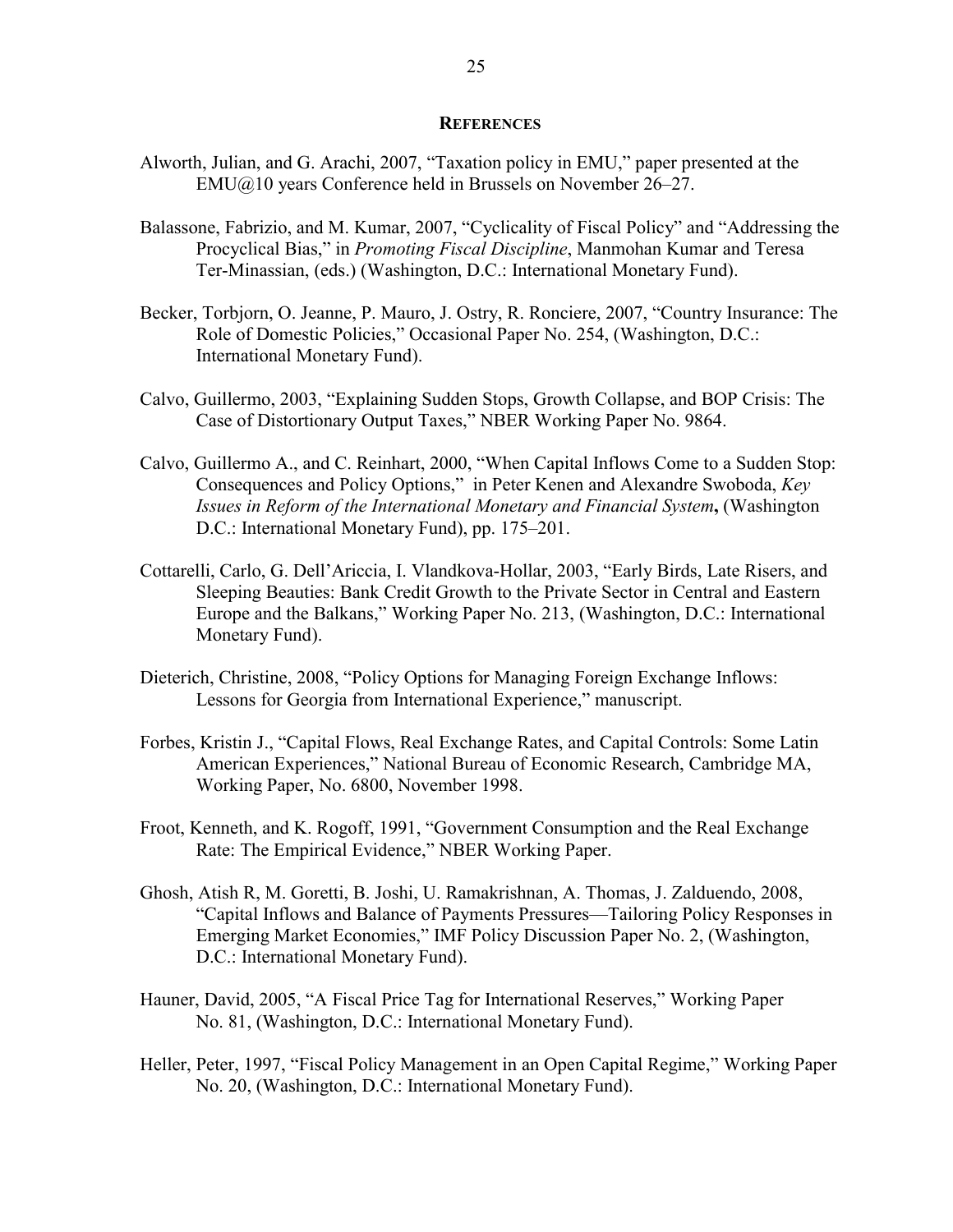- IMF, 1995, Exchange Rate Effects of Fiscal Consolidation, Annex in October 1995 *World Economic Outlook*, (Washington, D.C.: International Monetary Fund).
- IMF, 2007a, Globalization and Inequality, October 2007 *World Economic Outlook*, (Washington, D.C.: International Monetary Fund).
- IMF, 2007b, "Globalization, Financial Market, and Fiscal Policy," Board Paper, No. 372, (Washington, D.C.: International Monetary Fund).
- Kaminsky, Graciela L., C. Reinhart, and C. Vegh, 2004, "When It Rains, It Pours: Procyclical Capital Flows and Macroeconomic Policies, NBER Working Paper No. 10780.
- Kawai, Masahiro, and S. Takagi, 2008, "Managing Capital Inflows: An East Asian Perspective," draft paper.
- Kawai, Masahiro, and S. Takagi, 2004, "Rethinking Capital Controls: The Malaysian Experience," Suthiphand Chirathivat, Emile-Maria Claassen and Juergen Schroeder (eds.), *East Asia's Monetary Future: Integration in the Global Economy*, Chelternham UK and Northampton MA: Edward Elgar, pp. 182–214.
- Keen, Michael, and M. Syed, 2006, "Domestic Taxes and International Trade: Some Evidence," Working Paper, No. 47, (Washington, D.C.: International Monetary Fund).
- Lane, Philip, and R. Perotti, 2003, "The Importance of Composition of Fiscal Policy: Evidence from Different Exchange Rate Regimes," Journal of Public Economics 87 (2003), pp. 2253–79.
- Lipschitz, Leslie, T. Lane, and A. Mourmouras, 2002, "Capital Flows to Transition Economies: Master or Servant?" Working Paper No. 11, (Washington, D.C.: International Monetary Fund).
- Montiel, Peter and C. Reinhart, 1999, "The Dynamics of Capital Movements to Emerging Economies During the 1990s," in Griffith-Jones, Montes (eds.), *Short-term Capital Movements and Balance of Payments Crisis*, Oxford: Oxford University Press, 1999.
- Rahman, Jesmin, 2008, "Current Account Developments in New Member States of the European Union: Equilibrium, Excess, and EU-Phoria," Working Paper No. 92, (Washington, D.C.: International Monetary Fund).
- Schadler, Susan, 2008, "Managing Large Capital Inflows: Taking Stock of International Experiences," Asian Development Bank Institute Discussion Paper, No. 97, (Tokyo: ADB Institute).